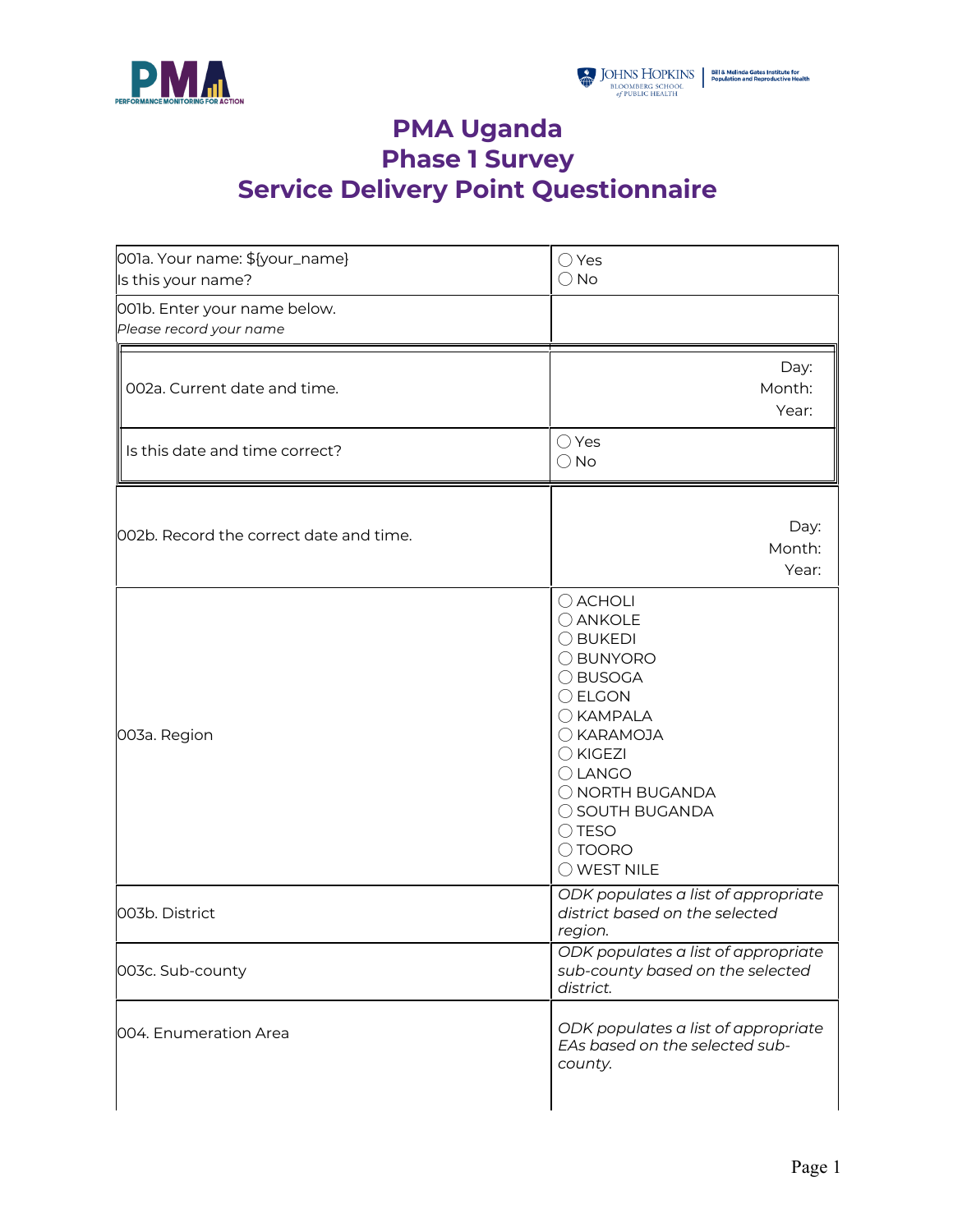



| 005. Facility number<br>Please record the number of the facility from the listing form.                                                                                                                                                                    |                                                                                                                                                                               |
|------------------------------------------------------------------------------------------------------------------------------------------------------------------------------------------------------------------------------------------------------------|-------------------------------------------------------------------------------------------------------------------------------------------------------------------------------|
| 006. Type of facility<br>Please select the type of facility.                                                                                                                                                                                               | $\bigcirc$ Hospital<br>◯ Health center IV<br>◯ Health center III<br>◯ Health center II<br>$\bigcirc$ Health clinic<br>$\bigcirc$ Pharmacy<br>◯ Chemist / Drug Shop<br>◯ Other |
| 011. Name of the facility<br>Please select the name of the facility.                                                                                                                                                                                       |                                                                                                                                                                               |
| 011. Name of the facility<br>Please record the name of the facility.                                                                                                                                                                                       |                                                                                                                                                                               |
| 007. Managing authority<br>Please select the managing authority for the facility.                                                                                                                                                                          | () Government<br>$\bigcirc$ NGO<br>$\bigcirc$ Faith-based organization<br>○ Private<br>O Other                                                                                |
| 008. Is a competent respondent present and available to<br>be interviewed today?                                                                                                                                                                           | ◯ Yes<br>$\bigcirc$ No                                                                                                                                                        |
| COVID SCREEN 1) Have you recently developed two or<br>more of these symptoms?<br>- Flue like symptoms (Fever, Cough, Sore Throat) - Shortness<br>of breath - Muscle aches, Headache - Diarrhea - Unexplained<br>loss of taste, - Unexplained loss of smell | $\bigcirc$ Yes<br>$\bigcirc$ No                                                                                                                                               |
| COVID SCREEN 2) In the past 14 days, have you had<br>unprotected exposure to a person known to have<br>COVID-19?                                                                                                                                           | ◯ Yes<br>$\bigcirc$ No                                                                                                                                                        |
| 008a. Please confirm that you have screened the<br>respondent for COVID-19 before continuing.                                                                                                                                                              | $\bigcirc$ Yes<br>$\bigcirc$ No                                                                                                                                               |
| You will Politely end the interview, refer the respondent<br>to the facility/hotline number, and report this to the<br>supervisor.<br>Discuss this with your Supervisor to determine next Steps.                                                           |                                                                                                                                                                               |
| <b>INFORMED CONSENT</b><br>Find the competent respondent responsible for patient services<br>(main administrator and family planning in-charge) who is<br>present at the facility. Adminster the consent procedures.                                       |                                                                                                                                                                               |
| 009a. Provide a paper copy of the Consent Form to the<br>respondent and read it.<br>Then, ask: May I begin the interview now?                                                                                                                              | ○ Yes<br>$\bigcirc$ No                                                                                                                                                        |
| 010. Interviewer's name: \${your_name}<br>Mark your name as a witness to the consent process.                                                                                                                                                              | O                                                                                                                                                                             |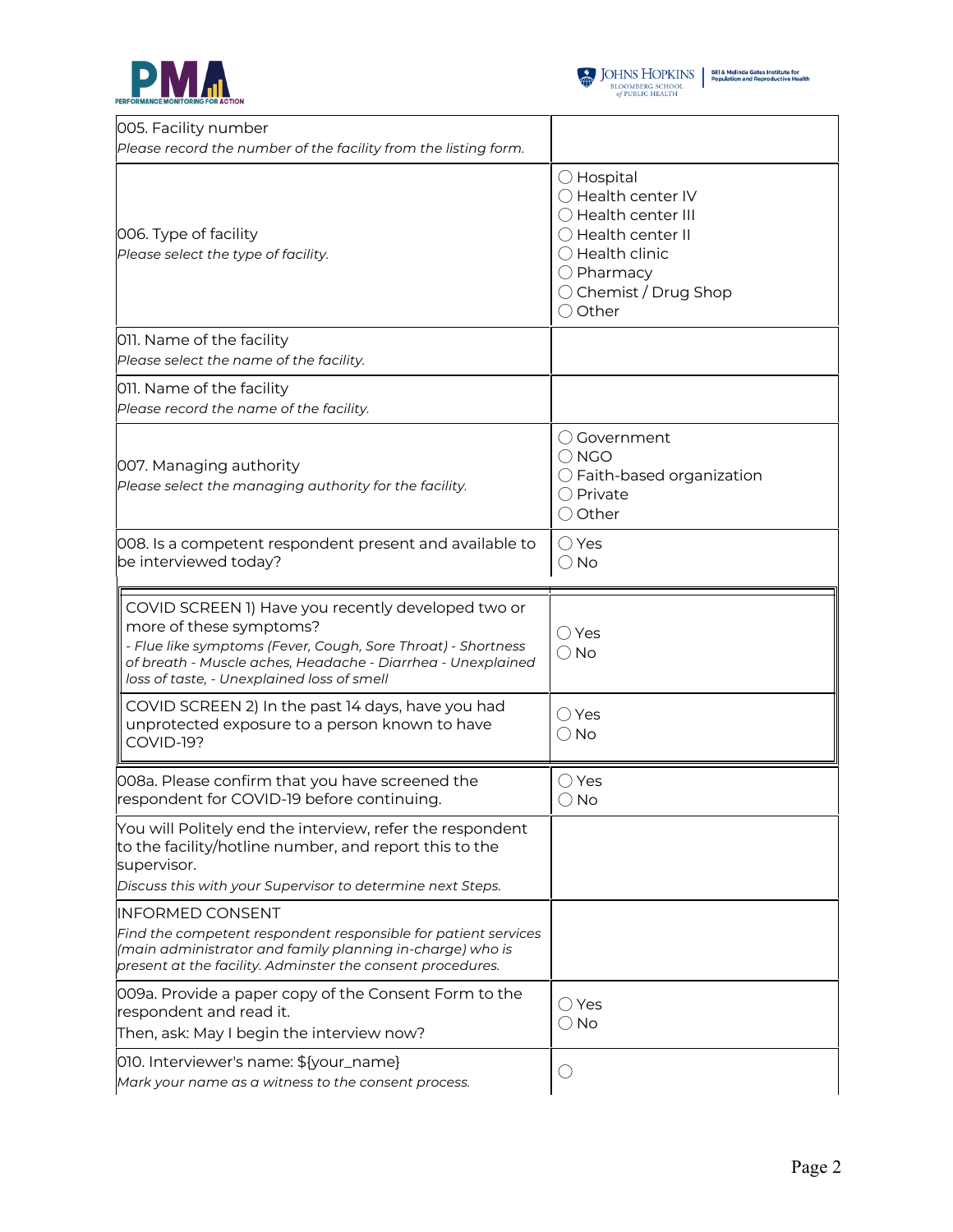



| 010. Interviewer's name                                                                                                                                                                                                                                                                                                                                                                                                                                                                                                                              |                                                                                         |  |
|------------------------------------------------------------------------------------------------------------------------------------------------------------------------------------------------------------------------------------------------------------------------------------------------------------------------------------------------------------------------------------------------------------------------------------------------------------------------------------------------------------------------------------------------------|-----------------------------------------------------------------------------------------|--|
| Please record your name as a witness to the consent                                                                                                                                                                                                                                                                                                                                                                                                                                                                                                  |                                                                                         |  |
| process. You previously entered "\${name_typed}."                                                                                                                                                                                                                                                                                                                                                                                                                                                                                                    |                                                                                         |  |
| 012. What is your position in this facility?<br>Select the highest managerial qualification of the respondent.                                                                                                                                                                                                                                                                                                                                                                                                                                       | ○ Owner<br>$\bigcirc$ In-charge / manager<br>$\bigcirc$ Staff<br>$\bigcirc$ No response |  |
| <b>Section 1 - Information About Services</b>                                                                                                                                                                                                                                                                                                                                                                                                                                                                                                        |                                                                                         |  |
| Now I would like to ask about the services provided at this facility.                                                                                                                                                                                                                                                                                                                                                                                                                                                                                |                                                                                         |  |
| 101. Now I have some questions about staffing for this<br>facility. For the following questions, please tell me how<br>many staff with this qualification are currently assigned<br>to this facility and provide family planning services.<br>Finally, tell me the total number present at any time<br>today. We want to know the highest technical<br>qualification that any staff may hold regardless of the<br>person's actual assignment or specialist studies.<br>Enter -88 for do not know and -99 for no response. 0 is a<br>possible answer. |                                                                                         |  |
|                                                                                                                                                                                                                                                                                                                                                                                                                                                                                                                                                      | 101. Enter -88 for do not know,-99<br>for no response. O is a possible<br>answer.       |  |
| Total number FP: doctors                                                                                                                                                                                                                                                                                                                                                                                                                                                                                                                             |                                                                                         |  |
| Present today FP: doctors                                                                                                                                                                                                                                                                                                                                                                                                                                                                                                                            |                                                                                         |  |
|                                                                                                                                                                                                                                                                                                                                                                                                                                                                                                                                                      | 101. Enter -88 for do not know,-99<br>for no response. 0 is a possible<br>answer.       |  |
| Total number FP: nurses                                                                                                                                                                                                                                                                                                                                                                                                                                                                                                                              |                                                                                         |  |
| Present today FP: nurses                                                                                                                                                                                                                                                                                                                                                                                                                                                                                                                             |                                                                                         |  |
|                                                                                                                                                                                                                                                                                                                                                                                                                                                                                                                                                      | 101. Enter -88 for do not know,-99<br>for no response. O is a possible<br>answer.       |  |
| Total number FP: Nurse Aides / Clinical Assistants                                                                                                                                                                                                                                                                                                                                                                                                                                                                                                   |                                                                                         |  |
| Present today FP: Nurse Aides / Clinical Assistants                                                                                                                                                                                                                                                                                                                                                                                                                                                                                                  |                                                                                         |  |
|                                                                                                                                                                                                                                                                                                                                                                                                                                                                                                                                                      | 101. Enter -88 for do not know,-99<br>for no response. O is a possible<br>answer.       |  |
| Total number FP: Paramedics                                                                                                                                                                                                                                                                                                                                                                                                                                                                                                                          |                                                                                         |  |
| Present today FP: Paramedics                                                                                                                                                                                                                                                                                                                                                                                                                                                                                                                         |                                                                                         |  |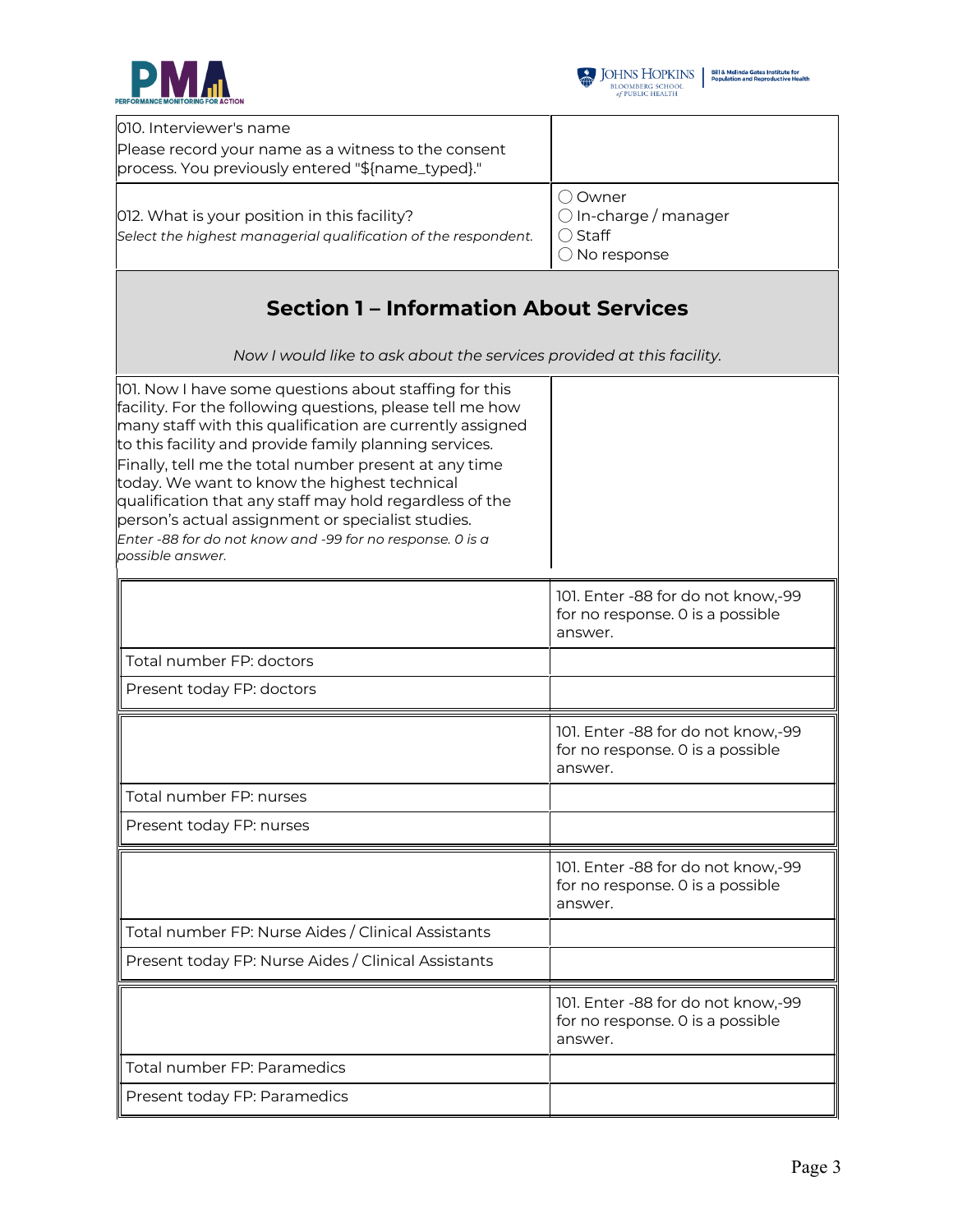



|                                                                                                                                    | 101. Enter -88 for do not know,-99<br>for no response. O is a possible<br>answer.           |
|------------------------------------------------------------------------------------------------------------------------------------|---------------------------------------------------------------------------------------------|
| Total number FP: clinical officers / medical assistants                                                                            |                                                                                             |
| Present today FP: clinical officers / medical assistants                                                                           |                                                                                             |
|                                                                                                                                    | 101. Enter -88 for do not know,-99<br>for no response. 0 is a possible<br>answer.           |
| Total number FP: dispensers                                                                                                        |                                                                                             |
| Present today FP: dispensers                                                                                                       |                                                                                             |
|                                                                                                                                    | 101. Enter -88 for do not know, -99<br>for no response. 0 is a possible<br>answer.          |
| Total number FP: pharmacists                                                                                                       |                                                                                             |
| Present today FP: pharmacists                                                                                                      |                                                                                             |
|                                                                                                                                    | 101. Enter -88 for do not know,-99<br>for no response. 0 is a possible<br>answer.           |
| Total number FP: other medical staff                                                                                               |                                                                                             |
| Present today FP: other medical staff                                                                                              |                                                                                             |
| 102. Does this facility have electricity at this time?<br>Select for running electricity only.                                     | $\bigcirc$ Yes<br>$\bigcirc$ No<br>$\bigcirc$ No response                                   |
| 103. At any point today, has the electricity been out for<br>two or more hours?                                                    | $\bigcirc$ Yes<br>$\bigcirc$ No<br>◯ Do not know<br>$\bigcirc$ No response                  |
| 104. Does this facility have running water at this time?<br>Select for running water only.                                         | $\bigcirc$ Yes<br>$\bigcirc$ No<br>$\bigcirc$ No response                                   |
| 105. At any point today, has running water been<br>unavailable for two or more hours?                                              | $\bigcirc$ Yes<br>$\bigcirc$ No<br>$\bigcirc$ Do not know<br>$\bigcirc$ No response         |
| 106. How many handwashing facilities are available on<br>site for staff to use?<br>Enter -88 for do not know, -99 for no response. |                                                                                             |
| 107. May I see a nearby handwashing facility that is used<br>by staff?                                                             | $\Box$ Soap is present<br>$\Box$ Stored water is present<br>$\Box$ Running water is present |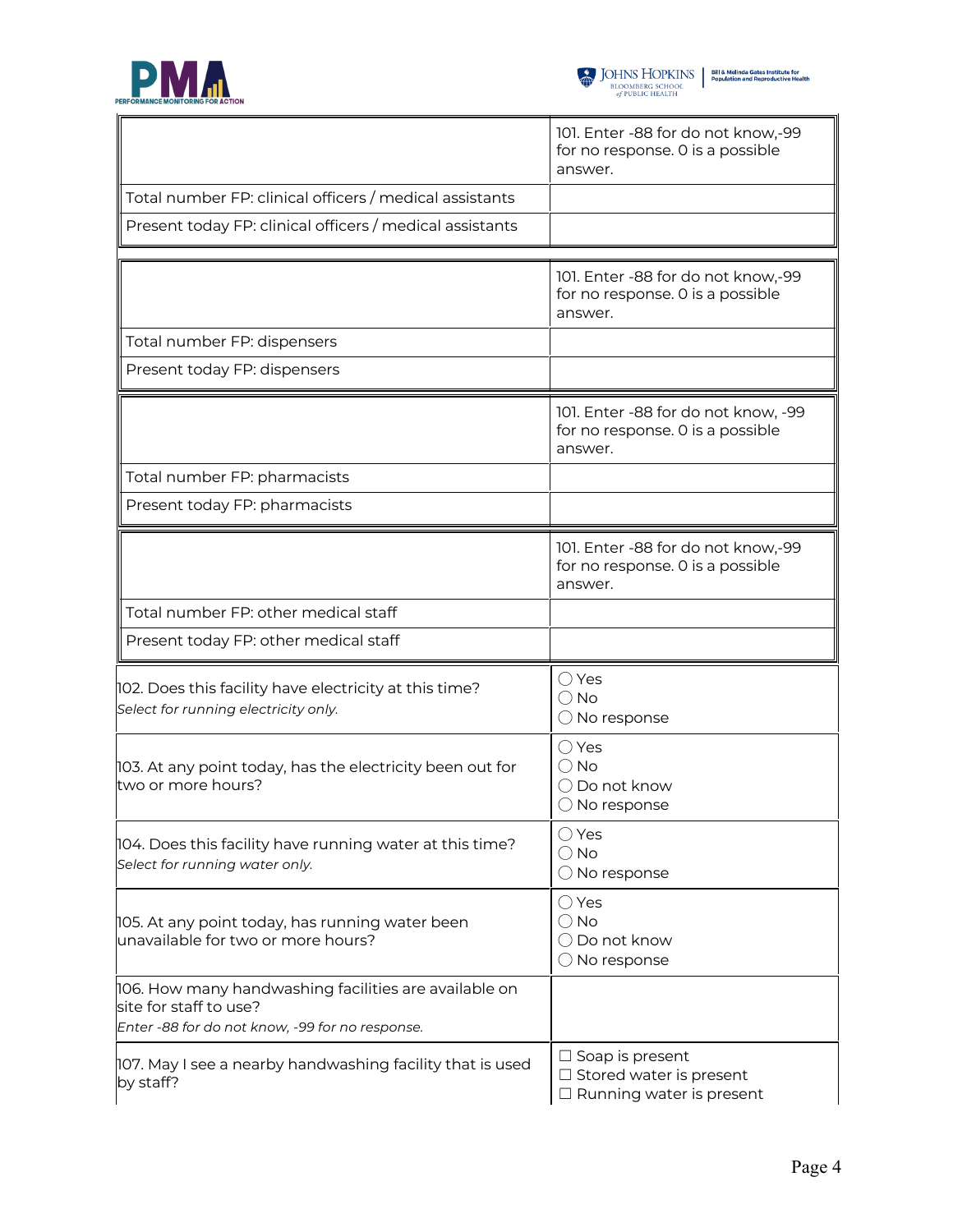



| Handwashing facility must be accessible to most health<br>workers in the facility. | $\Box$ Handwashing area is near a<br>sanitation facility |
|------------------------------------------------------------------------------------|----------------------------------------------------------|
| At the handwashing facility, OBSERVE:                                              | $\Box$ None of the above                                 |
| (select all that apply)                                                            | $\Box$ Did not see the facility.                         |

## **Section 2 – Family Planning Services**

*Now I would like to ask about family planning services provided at this facility. If there is another provider who would be better able to answer my questions on family planning services in this facility, I would appreciate if you could refer me to the appropriate person.*

| 201. Do you usually offer family planning services /<br>products?                                                                                                                                                                                                                                                                                | $\bigcirc$ Yes<br>$\bigcirc$ No<br>$\bigcirc$ No response                                                                                                                                      |
|--------------------------------------------------------------------------------------------------------------------------------------------------------------------------------------------------------------------------------------------------------------------------------------------------------------------------------------------------|------------------------------------------------------------------------------------------------------------------------------------------------------------------------------------------------|
| 202. How many days in a week are family planning<br>services / products offered / sold here?<br>Enter a number between 0 and 7. Enter 0 for less than 1 day per<br>week. Enter -88 for do not know, -99 for no response.                                                                                                                         |                                                                                                                                                                                                |
| 203. Does this facility provide family planning<br>supervision, support, or supplies to community health<br>volunteers?                                                                                                                                                                                                                          | $\bigcirc$ Yes<br>$\bigcirc$ No<br>$\bigcirc$ No response                                                                                                                                      |
| 204. How many community health volunteers are<br>supported by this facility to provide family planning<br>services?<br>Record only who receive supervision, support, or supplies for<br>family planning.<br>If were recorded as employees in 104, please do not include<br>them here as well.<br>Enter -88 for do not know, -99 for no response. |                                                                                                                                                                                                |
| 205. Do the community health volunteers provide any of<br>the following contraceptives:                                                                                                                                                                                                                                                          | $\Box$ Condoms<br>$\Box$ Pills<br>$\Box$ Injectables<br>$\Box$ None of the above<br>$\Box$ No response                                                                                         |
| 206. How many times in the last 12 months has a mobile<br>outreach team visited your facility to deliver<br>supplementary/additional family planning services?<br>Enter -88 for do not know, -99 for no response. 0 is a possible<br>answer.                                                                                                     |                                                                                                                                                                                                |
| 207. Which of the following family planning services do<br>you offer to unmarried adolescents age 10-19?<br>Read all options and select all that apply.                                                                                                                                                                                          | $\Box$ Counsel for contraceptive<br>methods<br>$\Box$ Provide contraceptive methods<br>$\Box$ Prescribe / refer for contraceptive<br>methods<br>$\Box$ None of the above<br>$\Box$ No response |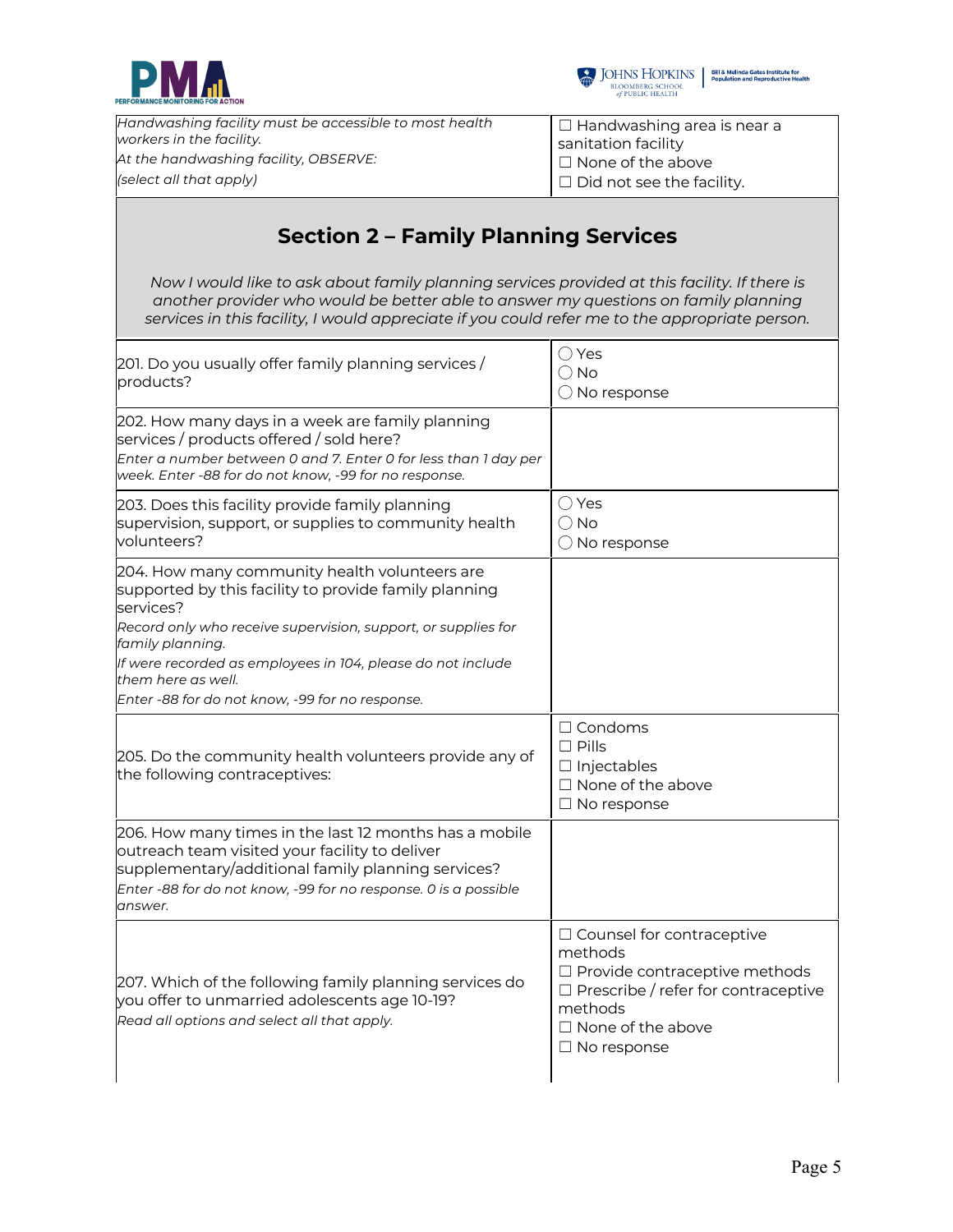

Г



┑

| <b>Section 3: Provision of Family Planning Methods</b>                                                                 |                                                                                                                                                                                                                                                                                                                                                                                                  |           |
|------------------------------------------------------------------------------------------------------------------------|--------------------------------------------------------------------------------------------------------------------------------------------------------------------------------------------------------------------------------------------------------------------------------------------------------------------------------------------------------------------------------------------------|-----------|
| 401. Which of the following methods are provided to<br>clients at this facility?<br>Read all options out loud.         | $\Box$ Female sterilization<br>$\Box$ Male sterilization<br>$\Box$ Implant<br>$\Box$ IUD<br>□ Injectables - Depo Provera<br>□ Injectables - Sayana Press<br>$\Box$ Pill<br>$\Box$ Emergency contraception<br>$\Box$ Male condom<br>$\square$ Female condom<br>$\Box$ Diaphragm<br>$\Box$ Foam / jelly<br>$\Box$ Standard days / cycle beads<br>$\Box$ None of the above<br>$\square$ No response |           |
| 402. Are clients charged for obtaining any of the<br>following methods at this facility?<br>Read all options out loud. |                                                                                                                                                                                                                                                                                                                                                                                                  |           |
|                                                                                                                        | Yes                                                                                                                                                                                                                                                                                                                                                                                              | <b>No</b> |
| Female sterilization                                                                                                   |                                                                                                                                                                                                                                                                                                                                                                                                  |           |
| Male sterilization                                                                                                     |                                                                                                                                                                                                                                                                                                                                                                                                  |           |
| Implant                                                                                                                |                                                                                                                                                                                                                                                                                                                                                                                                  |           |
| <b>IUD</b>                                                                                                             |                                                                                                                                                                                                                                                                                                                                                                                                  |           |
| Injectables - Depo Provera                                                                                             |                                                                                                                                                                                                                                                                                                                                                                                                  |           |
| Injectables - Sayana Press                                                                                             |                                                                                                                                                                                                                                                                                                                                                                                                  |           |
| Pill                                                                                                                   |                                                                                                                                                                                                                                                                                                                                                                                                  |           |
| Emergency contraception                                                                                                |                                                                                                                                                                                                                                                                                                                                                                                                  |           |
| Male condom                                                                                                            |                                                                                                                                                                                                                                                                                                                                                                                                  |           |
| Female condom                                                                                                          |                                                                                                                                                                                                                                                                                                                                                                                                  |           |
| Diaphragm                                                                                                              |                                                                                                                                                                                                                                                                                                                                                                                                  |           |
| Foam / jelly                                                                                                           |                                                                                                                                                                                                                                                                                                                                                                                                  |           |
| Standard days / cycle beads                                                                                            |                                                                                                                                                                                                                                                                                                                                                                                                  |           |
| Did the respondent answer the questions or give no<br>response?                                                        | Respondent answered<br>$\bigcirc$ No response                                                                                                                                                                                                                                                                                                                                                    |           |
| 403. How much do you charge for one unit of each<br>method that you provide?<br>Enter all prices in Ugandan Shillings. |                                                                                                                                                                                                                                                                                                                                                                                                  |           |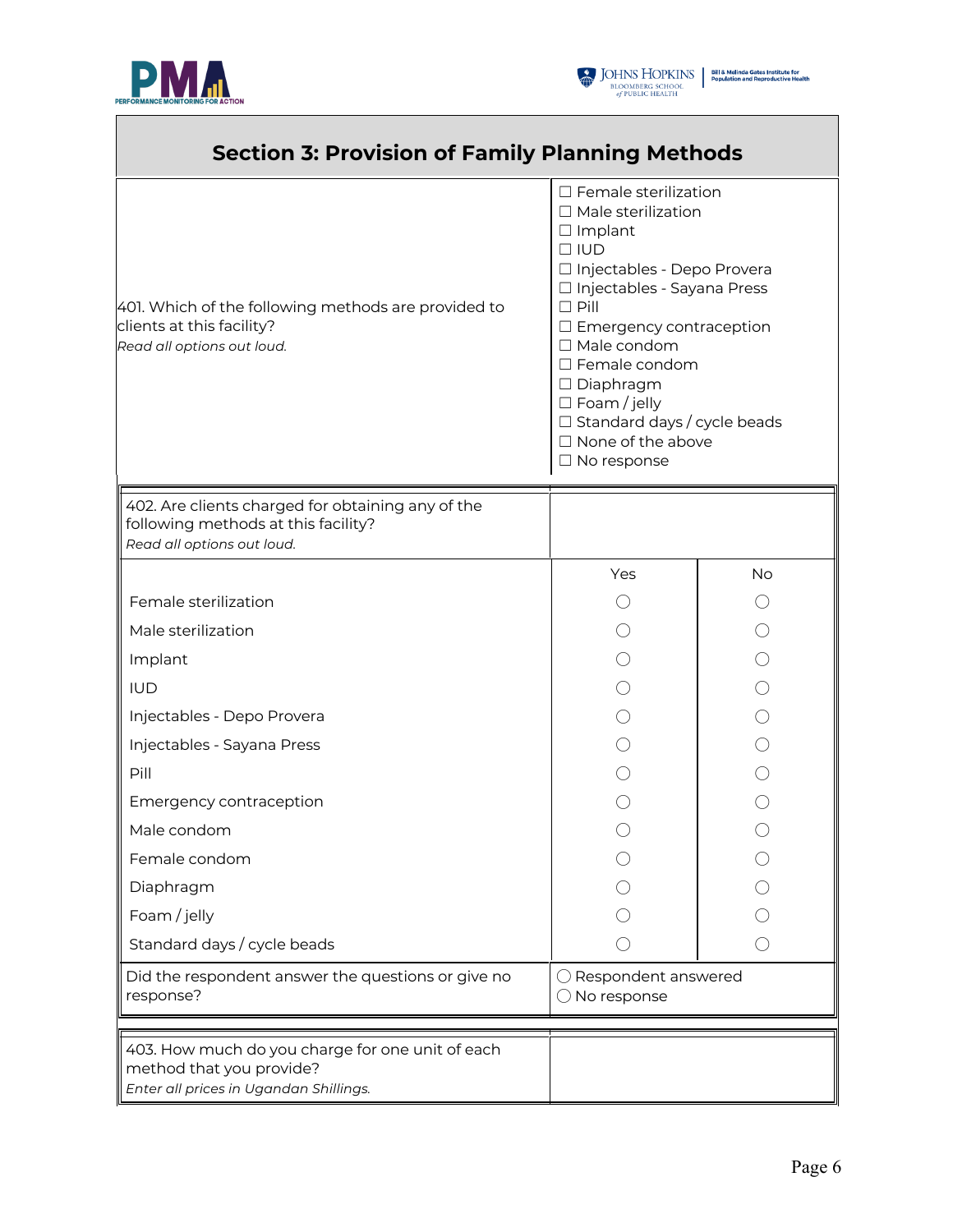



| Enter -88 for do not know, -99 for no response.                                                                                                                                                                                                                                                                             |                                                                                                                                                                                                           |
|-----------------------------------------------------------------------------------------------------------------------------------------------------------------------------------------------------------------------------------------------------------------------------------------------------------------------------|-----------------------------------------------------------------------------------------------------------------------------------------------------------------------------------------------------------|
| Female sterilization (full cost of procedure)                                                                                                                                                                                                                                                                               |                                                                                                                                                                                                           |
| Male sterilization (full cost of procedure)                                                                                                                                                                                                                                                                                 |                                                                                                                                                                                                           |
| Implants (full cost of the implant and insertion)                                                                                                                                                                                                                                                                           |                                                                                                                                                                                                           |
| IUD (full cost of the IUD and insertion)                                                                                                                                                                                                                                                                                    |                                                                                                                                                                                                           |
| One shot of 3-month injectable (Depo Provera)                                                                                                                                                                                                                                                                               |                                                                                                                                                                                                           |
| One shot of 3-month injectable (Sayana Press)                                                                                                                                                                                                                                                                               |                                                                                                                                                                                                           |
| One month supply of pills                                                                                                                                                                                                                                                                                                   |                                                                                                                                                                                                           |
| A single dose of emergency contraception                                                                                                                                                                                                                                                                                    |                                                                                                                                                                                                           |
| One male condom                                                                                                                                                                                                                                                                                                             |                                                                                                                                                                                                           |
| One female condom                                                                                                                                                                                                                                                                                                           |                                                                                                                                                                                                           |
| A diaphragm                                                                                                                                                                                                                                                                                                                 |                                                                                                                                                                                                           |
| Foam / jelly                                                                                                                                                                                                                                                                                                                |                                                                                                                                                                                                           |
| Standard days / cycle beads                                                                                                                                                                                                                                                                                                 |                                                                                                                                                                                                           |
| 404. Do family planning clients need to pay any fees in<br>order to be seen by a provider in this facility even if they<br>do not obtain a method of contraception?<br>These may be consultation or registration fees charged<br>to everyone who is seen in this facility or may be specific<br>to family planning clients. | $\bigcirc$ Yes<br>$\bigcirc$ No<br>$\bigcirc$ No response                                                                                                                                                 |
| 405. On days when you offer family planning services,<br>does this facility have trained personnel able to insert<br>implants?                                                                                                                                                                                              | $\bigcirc$ Yes<br>$\bigcirc$ No<br>$\bigcirc$ No response                                                                                                                                                 |
| 406. On days when you offer family planning services,<br>does this facility have trained personnel able to remove<br>implants?                                                                                                                                                                                              | $\bigcirc$ Yes<br>$\bigcirc$ No<br>$\bigcirc$ No response                                                                                                                                                 |
| 407. On days when you offer family planning services,<br>does this facility have trained personnel able to insert<br>IUDs?                                                                                                                                                                                                  | $\bigcirc$ Yes<br>$\bigcirc$ No<br>$\bigcirc$ No response                                                                                                                                                 |
| 408. On days when you offer family planning services,<br>does this facility have trained personnel able to remove<br>IUDs?                                                                                                                                                                                                  | $\bigcirc$ Yes<br>$\bigcirc$ No<br>$\bigcirc$ No response                                                                                                                                                 |
| 409. Does this facility have the following supplies needed<br>to insert and/or remove implants:<br>Read out all supplies and select all that apply. Supplies do not<br>need to be observed, but must be available on the day of the<br>interview.                                                                           | $\Box$ Clean Gloves<br>$\Box$ Antiseptic<br>□ Sterile Gauze Pad or Cotton Wool<br>$\Box$ Local Anesthetic<br>□ Sealed Implant Pack<br>$\Box$ Surgical Blade<br>□ Mosquito forceps (straight or<br>curved) |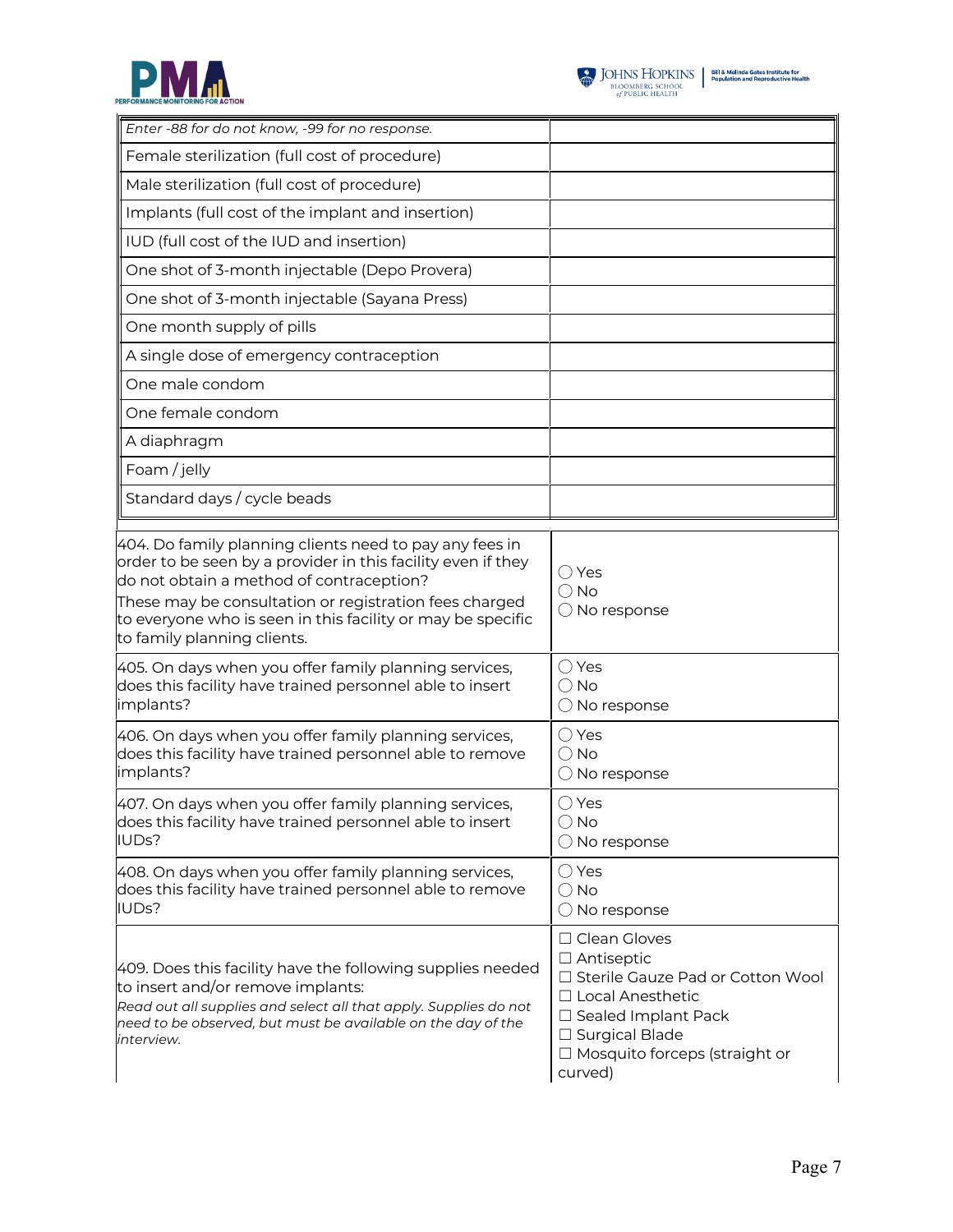



|                                                                                                                                                                                                                                                                                                                                                                           | $\Box$ None of the above<br>$\Box$ No response                                                                                                                                                                                                                         |
|---------------------------------------------------------------------------------------------------------------------------------------------------------------------------------------------------------------------------------------------------------------------------------------------------------------------------------------------------------------------------|------------------------------------------------------------------------------------------------------------------------------------------------------------------------------------------------------------------------------------------------------------------------|
| 410. If a woman came in today needing an implant<br>inserted, could that service be provided to her today<br>onsite?                                                                                                                                                                                                                                                      | $\bigcirc$ Yes<br>$\bigcirc$ No<br>$\bigcirc$ No response                                                                                                                                                                                                              |
| 411. If a woman came today needing her implant<br>removed, could that service be provided to her today<br>onsite?                                                                                                                                                                                                                                                         | $\bigcirc$ Yes<br>$\bigcirc$ No<br>$\bigcirc$ No response                                                                                                                                                                                                              |
| 412. If a woman comes to your facility today needing her<br>implant removed, but it is deeply placed, could that<br>service be provided to her today onsite?                                                                                                                                                                                                              | $\bigcirc$ Yes<br>$\bigcirc$ No<br>$\bigcirc$ No response                                                                                                                                                                                                              |
| 413. Would someone at this facility know where to send<br>her to have the implant removed?                                                                                                                                                                                                                                                                                | $\bigcirc$ Yes<br>$\bigcirc$ No<br>$\bigcirc$ No response                                                                                                                                                                                                              |
| 414. Does this facility have the following supplies needed<br>to insert and/or remove IUDs:<br>Read out all supplies and select all that apply. Supplies do not<br>need to be observed, but must be available on the day of the<br>interview.                                                                                                                             | $\square$ Exam gloves<br>$\Box$ Antiseptic (povidone iodine)<br>$\Box$ Drapes<br>$\Box$ Scissors<br>$\Box$ Sponge-holding forceps<br>$\Box$ Speculums (large and medium)<br>$\Box$ Tenaculum<br>$\Box$ Uterine Sound<br>$\Box$ None of the above<br>$\Box$ No response |
| 415a. May I see your family planning register from the last<br>completed month?<br>From family planning register, record:<br>(1) The total number of family planning visits (new and<br>continuing) in the last completed month, for each method.<br>(2) The number of new clients who received family planning<br>services in the last completed month, for each method. | $\bigcirc$ Yes<br>$\bigcirc$ No<br>$\bigcirc$ No response                                                                                                                                                                                                              |
|                                                                                                                                                                                                                                                                                                                                                                           | Enter for past completed month.<br>Enter -88 for do not know, enter -99<br>for no response.                                                                                                                                                                            |
| 415a. Total number of visits: Female Sterilization                                                                                                                                                                                                                                                                                                                        |                                                                                                                                                                                                                                                                        |
|                                                                                                                                                                                                                                                                                                                                                                           | Enter for past completed month.<br>Enter -88 for do not know, enter -99<br>for no response.                                                                                                                                                                            |
| 415a. Total number of visits: Male Sterilization                                                                                                                                                                                                                                                                                                                          |                                                                                                                                                                                                                                                                        |
|                                                                                                                                                                                                                                                                                                                                                                           | Enter for past completed month.<br>Enter -88 for do not know, enter -99<br>for no response.                                                                                                                                                                            |
| 415a. Total number of visits: Implants                                                                                                                                                                                                                                                                                                                                    |                                                                                                                                                                                                                                                                        |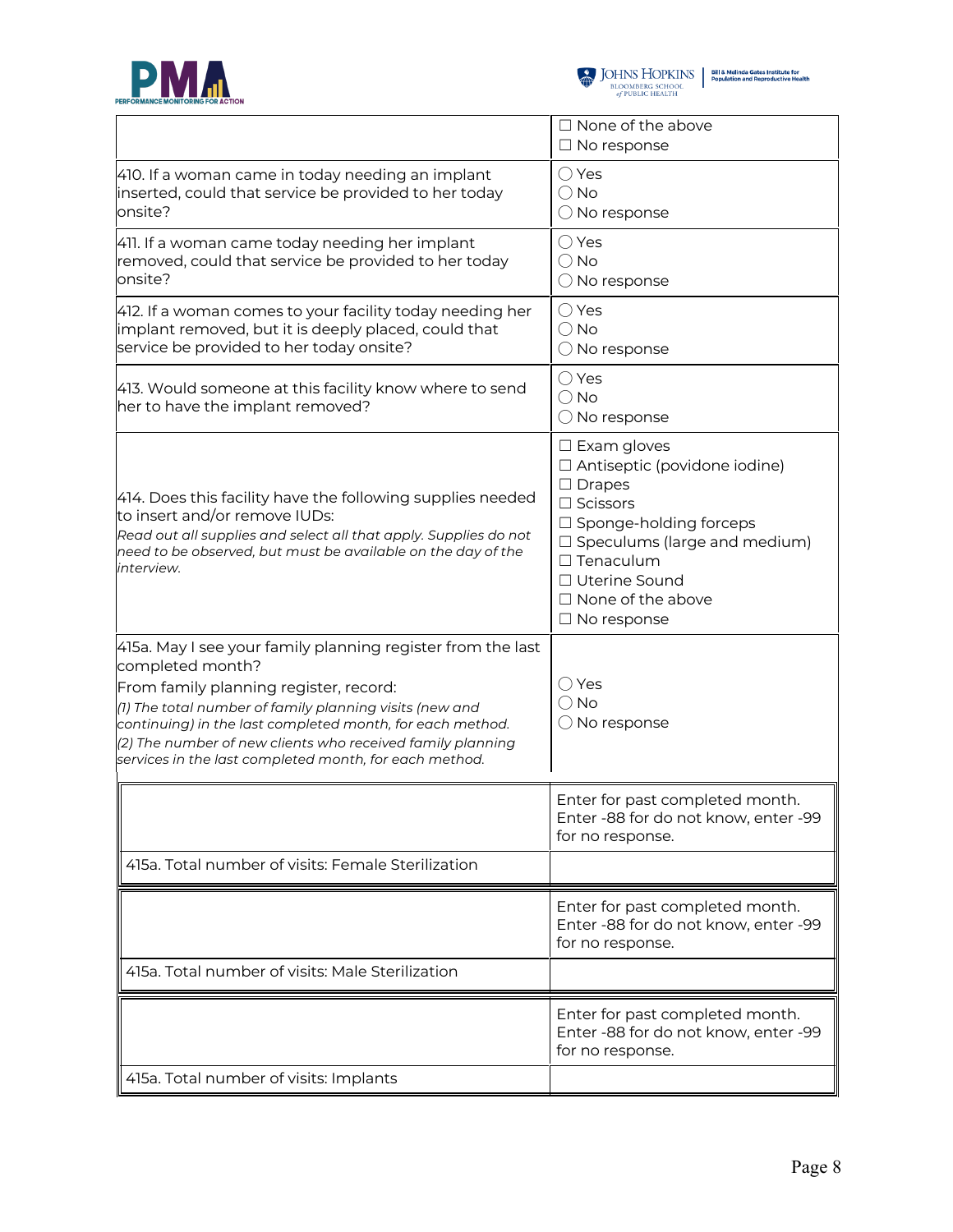



| 415a. Number of new clients: Implants                    |                                                                                             |
|----------------------------------------------------------|---------------------------------------------------------------------------------------------|
|                                                          | Enter for past completed month.<br>Enter -88 for do not know, enter -99<br>for no response. |
| 415a. Total number of visits: IUD                        |                                                                                             |
| 415a. Number of new clients: IUD                         |                                                                                             |
|                                                          |                                                                                             |
|                                                          | Enter for past completed month.<br>Enter -88 for do not know, enter -99<br>for no response. |
| 415a. Total number of visits: Injectables - Depo Provera |                                                                                             |
| 415a. Number of new clients: Injectables - Depo Provera  |                                                                                             |
|                                                          | Enter for past completed month.<br>Enter -88 for do not know, enter -99<br>for no response. |
| 415a. Total number of visits: Injectables - Sayana Press |                                                                                             |
| 415a. Number of new clients: Injectables - Sayana Press  |                                                                                             |
|                                                          | Enter for past completed month.<br>Enter -88 for do not know, enter -99<br>for no response. |
| 415a. Total number of visits: Pill                       |                                                                                             |
| 415a. Number of new clients: Pill                        |                                                                                             |
|                                                          |                                                                                             |
|                                                          | Enter for past completed month.<br>Enter -88 for do not know, enter -99<br>for no response. |
| 415a. Total number of visits: Emergency contraception    |                                                                                             |
| 415a. Number of new clients: Emergency contraception     |                                                                                             |
|                                                          | Enter for past completed month.<br>Enter -88 for do not know, enter -99<br>for no response. |
| 415a. Total number of visits: Male condom                |                                                                                             |
| 415a. Number of new clients: Male condom                 |                                                                                             |
|                                                          | Enter for past completed month.<br>Enter -88 for do not know, enter -99<br>for no response. |
| 415a. Total number of visits: Female condom              |                                                                                             |
| 415a. Number of new clients: Female condom               |                                                                                             |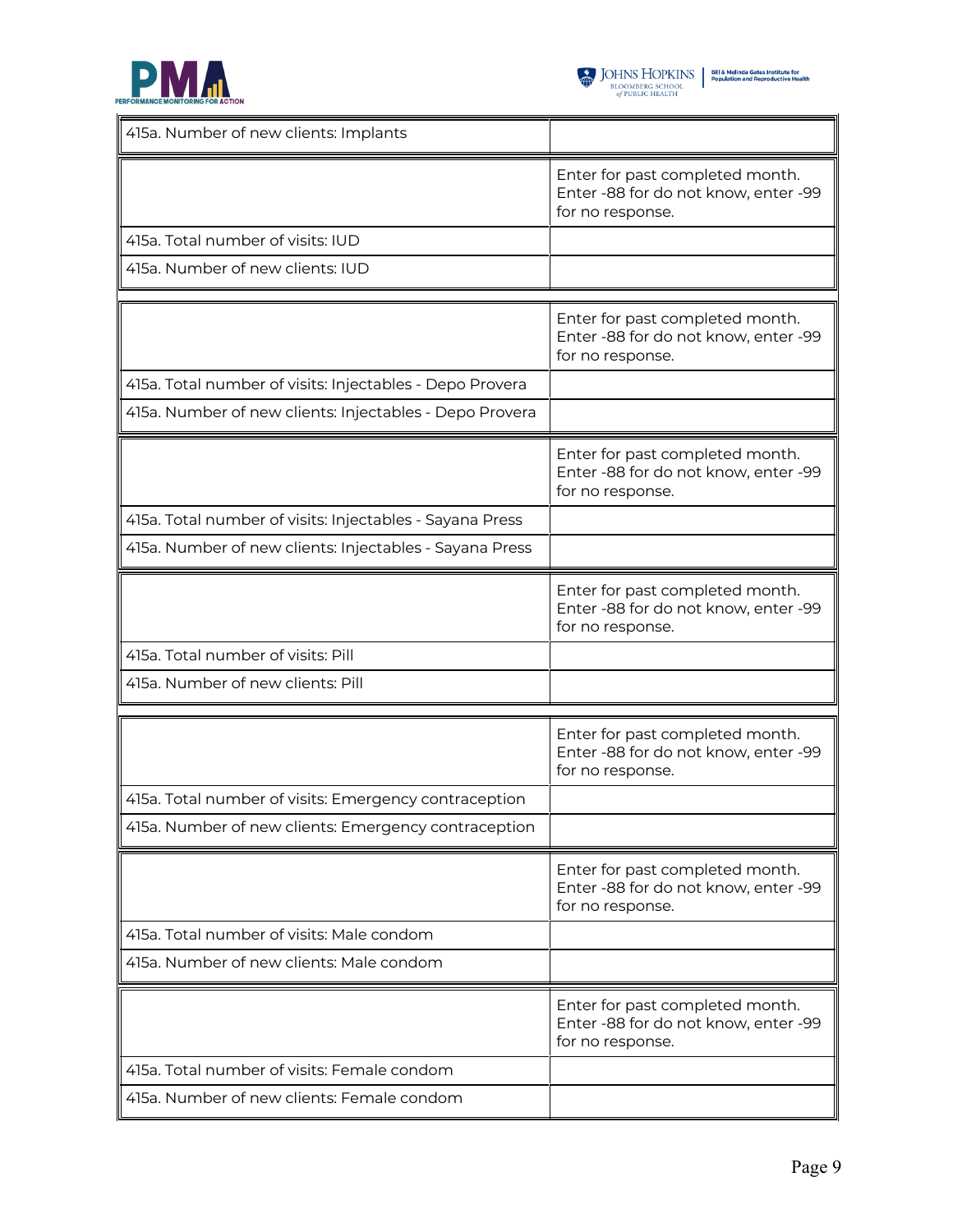



|                                                                                                                                                                                                                                      | Enter for past completed month.<br>Enter -88 for do not know, enter -99<br>for no response. |
|--------------------------------------------------------------------------------------------------------------------------------------------------------------------------------------------------------------------------------------|---------------------------------------------------------------------------------------------|
| $\parallel$ 415a. Total number of visits: Diaphragm                                                                                                                                                                                  |                                                                                             |
| 415a. Number of new clients: Diaphragm                                                                                                                                                                                               |                                                                                             |
|                                                                                                                                                                                                                                      |                                                                                             |
|                                                                                                                                                                                                                                      | Enter for past completed month.<br>Enter -88 for do not know, enter -99<br>for no response. |
| 415a. Total number of visits: Foam / jelly                                                                                                                                                                                           |                                                                                             |
| 415a. Number of new clients: Foam / jelly                                                                                                                                                                                            |                                                                                             |
|                                                                                                                                                                                                                                      | Enter for past completed month.<br>Enter -88 for do not know, enter -99<br>for no response. |
| $\parallel$ 415a. Total number of visits: Standard days / cycle beads                                                                                                                                                                |                                                                                             |
| $\parallel$ 415a. Number of new clients: Standard days / cycle<br>beads                                                                                                                                                              |                                                                                             |
|                                                                                                                                                                                                                                      |                                                                                             |
| 415b. May I see your family planning record book from<br>the last completed month?<br>From family planning record book, record the total number of<br>family planning products sold in the last completed month,<br>for each method. |                                                                                             |
| Enter -88 for do not know. Enter -99 for no response.<br>Number of units sold or provided: Implants                                                                                                                                  |                                                                                             |
| Number of units sold or provided: IUD                                                                                                                                                                                                |                                                                                             |
| Number of units sold or provided: Injectables - Depo<br>Provera                                                                                                                                                                      |                                                                                             |
| Number of units sold or provided: Injectables - Sayana<br>D<br>$\mathsf{Press}$                                                                                                                                                      |                                                                                             |
| Number of units sold or provided: Pill                                                                                                                                                                                               |                                                                                             |
| Number of units sold or provided: Emergency<br>contraception                                                                                                                                                                         |                                                                                             |
| Number of units sold or provided: Male condom                                                                                                                                                                                        |                                                                                             |
| Number of units sold or provided: Female condom                                                                                                                                                                                      |                                                                                             |
| Number of units sold or provided: Diaphragm                                                                                                                                                                                          |                                                                                             |
| Number of units sold or provided: Foam / jelly                                                                                                                                                                                       |                                                                                             |
| Number of units sold or provided: Standard days / cycle<br>beads                                                                                                                                                                     |                                                                                             |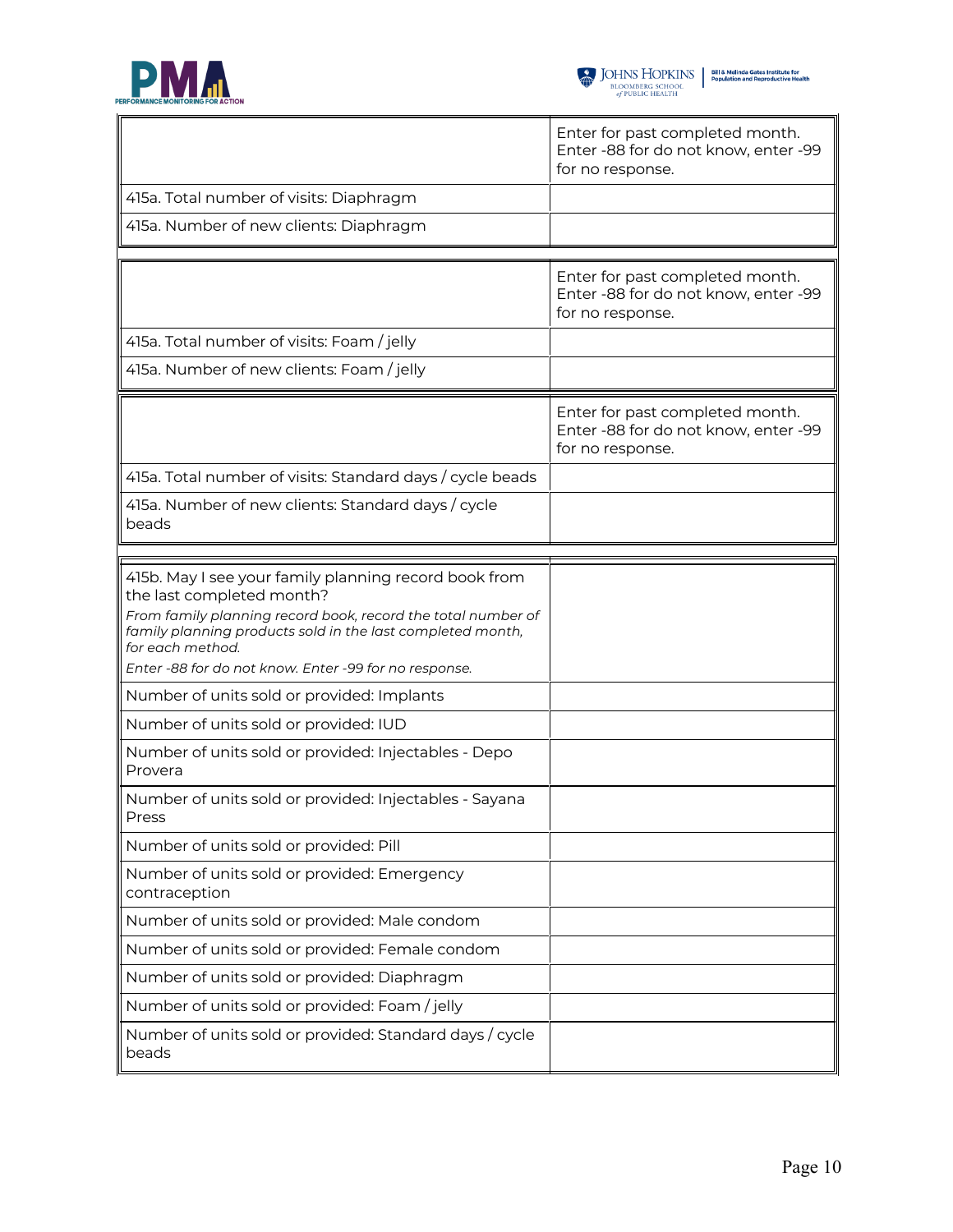



| NOTE: Questions 417a-e will repeat for each of the<br>methods provided at this SDP.<br>Methods selected in 401:<br>\${methods_selected}                   |                                                                                                                                                                                                                                                                                            |
|-----------------------------------------------------------------------------------------------------------------------------------------------------------|--------------------------------------------------------------------------------------------------------------------------------------------------------------------------------------------------------------------------------------------------------------------------------------------|
| 417a. You mentioned that you typically provide Implants<br>at this facility, can you show them to me?<br>If no, probe: Is the implant out of stock today? | ○ In-stock and observed<br>O In-stock but not observed<br>O Out of stock<br>$\bigcirc$ No response                                                                                                                                                                                         |
| 417b. How many days have Implants been out of stock?<br>Enter 1 if only today. Enter -88 for do not know. Enter -99 for no<br>response.                   |                                                                                                                                                                                                                                                                                            |
| 417c. Have Implants been out of stock at any time in the<br>last 3 months?                                                                                | $\bigcirc$ Yes<br>$\bigcirc$ No<br>◯ Do not know<br>$\bigcirc$ No response                                                                                                                                                                                                                 |
| 417d. Why is this facility out of stock for Implants?<br>PROBE IF MULTIPLE REASONS GIVEN: What was the<br>main reason?                                    | $\bigcirc$ Did not place order for shipment<br>○ Ordered but did not receive<br>shipment<br>$\bigcirc$ Did not order right quantities<br>O Ordered but did not receive right<br>quantities<br>O Unexpected increase in<br>consumption<br>○ Other<br>◯ Don't know<br>$\bigcirc$ No response |
| 417e. When do you expect to receive your next shipment<br>of Implants?                                                                                    | $\bigcirc$ X weeks<br>$\bigcirc$ X months<br>◯ Don't know<br>$\bigcirc$ No response                                                                                                                                                                                                        |
| 417e. Enter a value for \${ship_implants_lab}:                                                                                                            |                                                                                                                                                                                                                                                                                            |
| 417a. You mentioned that you typically provide IUDs at<br>this facility, can you show them to me?<br>If no, probe: Is the IUDs out of stock today?        | ◯ In-stock and observed<br>○ In-stock but not observed<br>◯ Out of stock<br>$\bigcirc$ No response                                                                                                                                                                                         |
| 417b. How many days have IUDs been out of stock?<br>Enter 1 if only today. Enter -88 for do not know. Enter -99 for no<br>response.                       |                                                                                                                                                                                                                                                                                            |
| 417c. Have IUDs been out of stock at any time in the last 3<br>months?                                                                                    | $\bigcirc$ Yes<br>$\bigcirc$ No<br>◯ Do not know<br>$\bigcirc$ No response                                                                                                                                                                                                                 |
| 417d. Why is this facility out of stock for IUD?<br>PROBE IF MULTIPLE REASONS GIVEN: What was the<br>main reason?                                         | $\bigcirc$ Did not place order for shipment<br>○ Ordered but did not receive<br>shipment<br>$\bigcirc$ Did not order right quantities<br>○ Ordered but did not receive right                                                                                                               |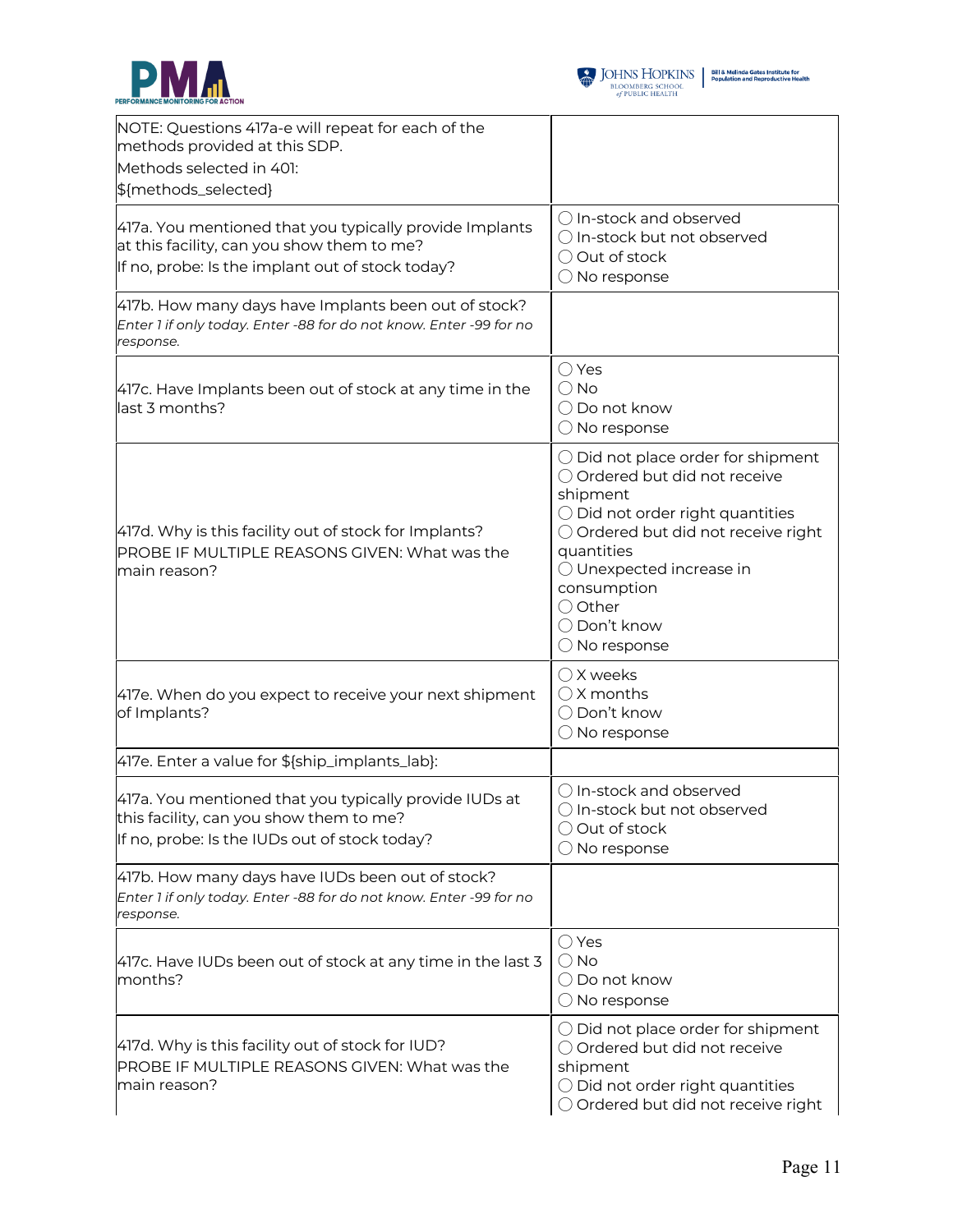



|                                                                                                                                                                                                  | quantities<br>○ Unexpected increase in<br>consumption<br>○ Other<br>◯ Don't know<br>$\bigcirc$ No response                                                                                                                                                                                 |
|--------------------------------------------------------------------------------------------------------------------------------------------------------------------------------------------------|--------------------------------------------------------------------------------------------------------------------------------------------------------------------------------------------------------------------------------------------------------------------------------------------|
| 417e. When do you expect to receive your next shipment<br>of IUDs?                                                                                                                               | $\bigcirc$ X weeks<br>$\bigcirc$ X months<br>◯ Don't know<br>$\bigcirc$ No response                                                                                                                                                                                                        |
| 417e. Enter a value for \${ship_IUD_lab}:                                                                                                                                                        |                                                                                                                                                                                                                                                                                            |
| 417a. You mentioned that you typically provide<br>Injectables Sayana Press at this facility, can you show<br>them to me?<br>If no, probe: Is the Injectables Sayana Press out of stock<br>today? | ◯ In-stock and observed<br>○ In-stock but not observed<br>○ Out of stock<br>$\bigcirc$ No response                                                                                                                                                                                         |
| 417b. How many days have Injectables Sayana Press<br>been out of stock?<br>Enter 1 if only today. Enter -88 for do not know. Enter -99 for no<br>response.                                       |                                                                                                                                                                                                                                                                                            |
| 417c. Have Injectables Sayana Press been out of stock at<br>any time in the last 3 months?                                                                                                       | $\bigcirc$ Yes<br>$\bigcirc$ No<br>◯ Do not know<br>$\bigcirc$ No response                                                                                                                                                                                                                 |
| 417d. Why is this facility out of stock for Injectables<br>Sayana Press?<br>PROBE IF MULTIPLE REASONS GIVEN: What was the<br>main reason?                                                        | $\bigcirc$ Did not place order for shipment<br>○ Ordered but did not receive<br>shipment<br>$\bigcirc$ Did not order right quantities<br>O Ordered but did not receive right<br>quantities<br>◯ Unexpected increase in<br>consumption<br>○ Other<br>◯ Don't know<br>$\bigcirc$ No response |
| 417e. When do you expect to receive your next shipment<br>of Injectables Sayana Press?                                                                                                           | $\bigcirc$ X weeks<br>$\bigcirc$ X months<br>◯ Don't know<br>$\bigcirc$ No response                                                                                                                                                                                                        |
| 417e. Enter a value for \${ship_sp_lab}:                                                                                                                                                         |                                                                                                                                                                                                                                                                                            |
| 417a. You mentioned that you typically provide<br>Injectables Depo Provera at this facility, can you show<br>them to me?<br>If no, probe: Is the Injectables Depo Provera out of stock<br>today? | $\bigcirc$ In-stock and observed<br>◯ In-stock but not observed<br>○ Out of stock<br>$\bigcirc$ No response                                                                                                                                                                                |
| 417b. How many days have Injectables Depo Provera<br>been out of stock?                                                                                                                          |                                                                                                                                                                                                                                                                                            |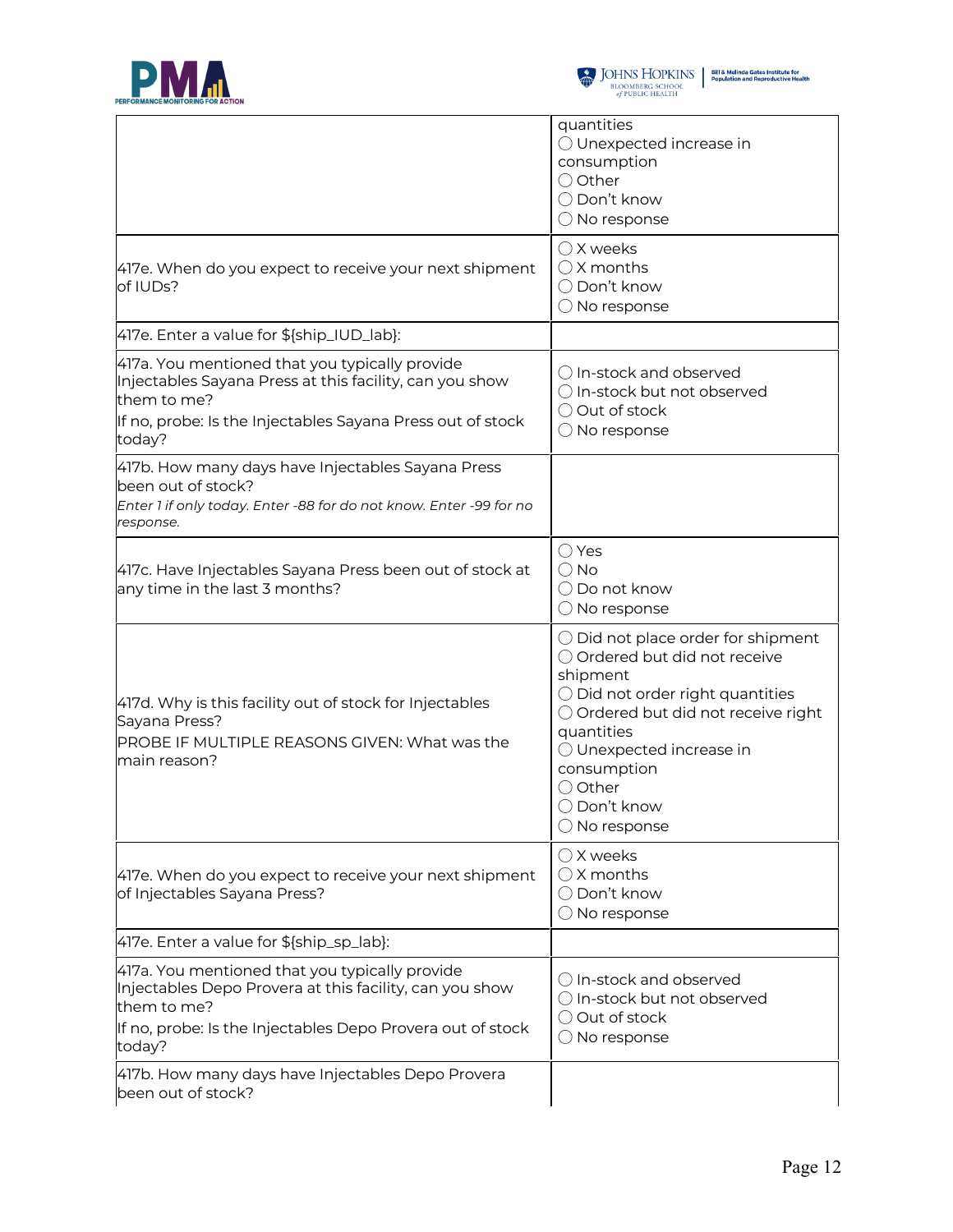



| Enter 1 if only today. Enter -88 for do not know. Enter -99 for no<br>response.                                                                   |                                                                                                                                                                                                                                                                                            |
|---------------------------------------------------------------------------------------------------------------------------------------------------|--------------------------------------------------------------------------------------------------------------------------------------------------------------------------------------------------------------------------------------------------------------------------------------------|
| 417c. Have Injectables Depo Provera been out of stock at<br>any time in the last 3 months?                                                        | $\bigcirc$ Yes<br>$\bigcirc$ No<br>$\bigcirc$ Do not know<br>$\bigcirc$ No response                                                                                                                                                                                                        |
| 417d. Why is this facility out of stock for Injectables Depo<br>Provera?<br>PROBE IF MULTIPLE REASONS GIVEN: What was the<br>main reason?         | $\bigcirc$ Did not place order for shipment<br>○ Ordered but did not receive<br>shipment<br>$\bigcirc$ Did not order right quantities<br>○ Ordered but did not receive right<br>quantities<br>◯ Unexpected increase in<br>consumption<br>○ Other<br>◯ Don't know<br>$\bigcirc$ No response |
| 417e. When do you expect to receive your next shipment<br>of Injectables Depo Provera?                                                            | $\bigcirc$ X weeks<br>$\bigcirc$ X months<br>◯ Don't know<br>$\bigcirc$ No response                                                                                                                                                                                                        |
| 417e. Enter a value for \${ship_dp_lab}:                                                                                                          |                                                                                                                                                                                                                                                                                            |
| 417a. You mentioned that you typically provide Pills at<br>this facility, can you show it to me?<br>If no, probe: Is the Pillsout of stock today? | ◯ In-stock and observed<br>◯ In-stock but not observed<br>O Out of stock<br>$\bigcirc$ No response                                                                                                                                                                                         |
| 417b. How many days have Pills been out of stock?<br>Enter 1 if only today. Enter -88 for do not know. Enter -99 for no<br>response.              |                                                                                                                                                                                                                                                                                            |
| 417c. Have Pills been out of stock at any time in the last 3<br>months?                                                                           | $\bigcirc$ Yes<br>$\bigcirc$ No<br>$\bigcirc$ Do not know<br>$\bigcirc$ No response                                                                                                                                                                                                        |
| 417d. Why is this facility out of stock for Pills?<br>PROBE IF MULTIPLE REASONS GIVEN: What was the<br>main reason?                               | $\bigcirc$ Did not place order for shipment<br>○ Ordered but did not receive<br>shipment<br>O Did not order right quantities<br>○ Ordered but did not receive right<br>quantities<br>◯ Unexpected increase in<br>consumption<br>○ Other<br>◯ Don't know<br>$\bigcirc$ No response          |
| 417e. When do you expect to receive your next shipment<br>of Pills?                                                                               | $\bigcirc$ X weeks<br>$\bigcirc$ X months<br>◯ Don't know<br>$\bigcirc$ No response                                                                                                                                                                                                        |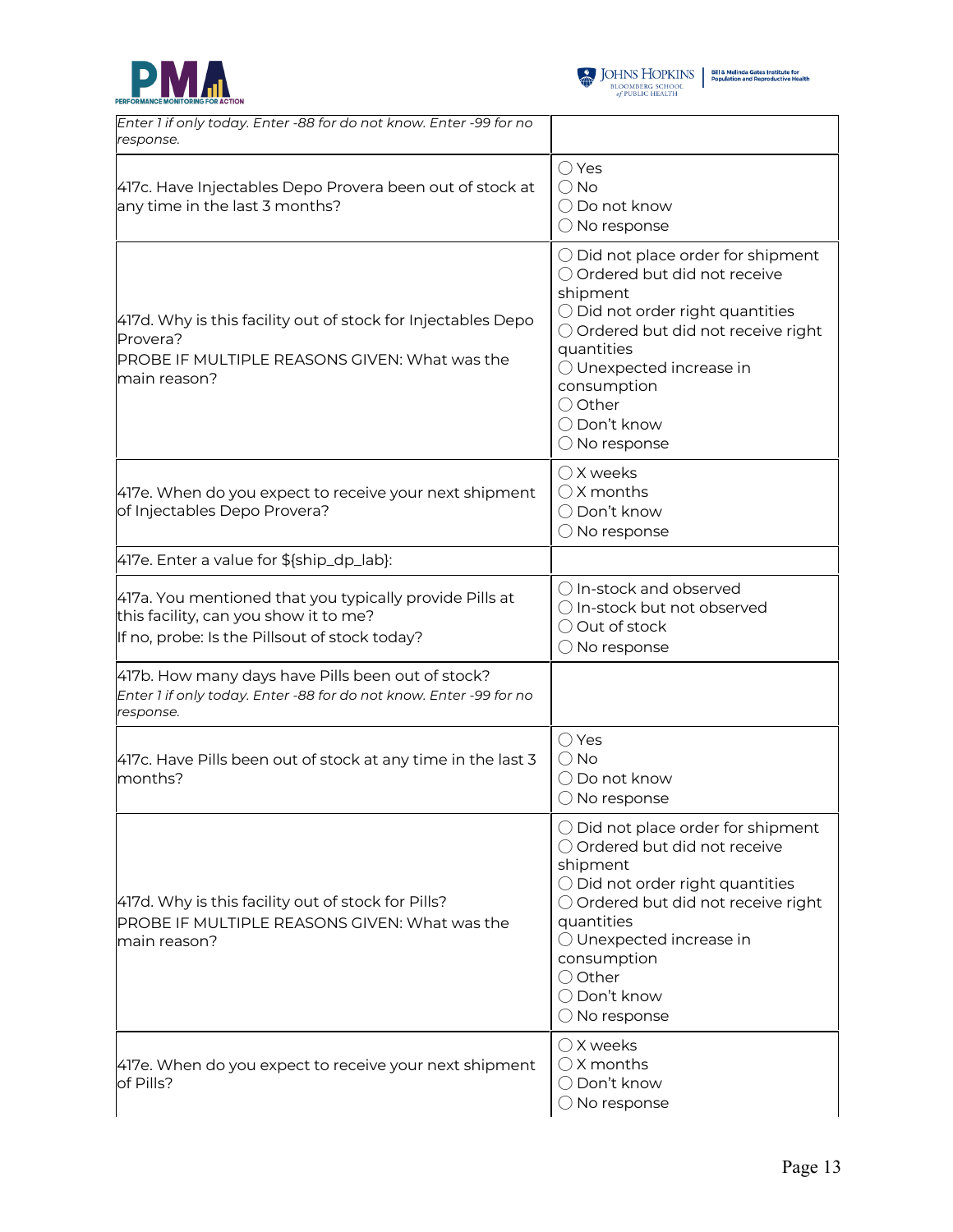



| 417e. Enter a value for \${ship_pills_lab}:                                                                                                                                                  |                                                                                                                                                                                                                                                                                            |
|----------------------------------------------------------------------------------------------------------------------------------------------------------------------------------------------|--------------------------------------------------------------------------------------------------------------------------------------------------------------------------------------------------------------------------------------------------------------------------------------------|
| 417a. You mentioned that you typically provide<br>Emergency Contraception at this facility, can you show it<br>to me?<br>If no, probe: Is the Emergency Contraception out of stock<br>today? | ◯ In-stock and observed<br>○ In-stock but not observed<br>O Out of stock<br>O No response                                                                                                                                                                                                  |
| 417b. How many days has Emergency Contraception<br>been out of stock?<br>Enter 1 if only today. Enter -88 for do not know. Enter -99 for no<br>response.                                     |                                                                                                                                                                                                                                                                                            |
| 417c. Has Emergency Contraception been out of stock at<br>any time in the last 3 months?                                                                                                     | $\bigcirc$ Yes<br>$\bigcirc$ No<br>◯ Do not know<br>$\bigcirc$ No response                                                                                                                                                                                                                 |
| 417d. Why is this facility out of stock for Emergency<br>Contraception?<br>PROBE IF MULTIPLE REASONS GIVEN: What was the<br>main reason?                                                     | $\bigcirc$ Did not place order for shipment<br>○ Ordered but did not receive<br>shipment<br>$\bigcirc$ Did not order right quantities<br>○ Ordered but did not receive right<br>quantities<br>O Unexpected increase in<br>consumption<br>◯ Other<br>◯ Don't know<br>$\bigcirc$ No response |
| 417e. When do you expect to receive your next shipment<br>of Emergency Contraception?                                                                                                        | $\bigcirc$ X weeks<br>$\bigcirc$ X months<br>◯ Don't know<br>$\bigcirc$ No response                                                                                                                                                                                                        |
| 417e. Enter a value for \${ship_ec_lab}:                                                                                                                                                     |                                                                                                                                                                                                                                                                                            |
| 417a. You mentioned that you typically provide Male<br>condoms at this facility, can you show it to me?<br>If no, probe: Is the Male condoms out of stock today?                             | ◯ In-stock and observed<br>○ In-stock but not observed<br>O Out of stock<br>$\bigcirc$ No response                                                                                                                                                                                         |
| 417b. How many days have Male condoms been out of<br>stock?<br>Enter 1 if only today. Enter -88 for do not know. Enter -99 for no<br>response.                                               |                                                                                                                                                                                                                                                                                            |
| 417c. Have Male condoms been out of stock at any time<br>in the last 3 months?                                                                                                               | $\bigcirc$ Yes<br>$\bigcirc$ No<br>◯ Do not know<br>$\bigcirc$ No response                                                                                                                                                                                                                 |
| 417d. Why is this facility out of stock for Male condoms?<br>PROBE IF MULTIPLE REASONS GIVEN: What was the<br>main reason?                                                                   | $\bigcirc$ Did not place order for shipment<br>○ Ordered but did not receive<br>shipment<br>$\bigcirc$ Did not order right quantities<br>O Ordered but did not receive right                                                                                                               |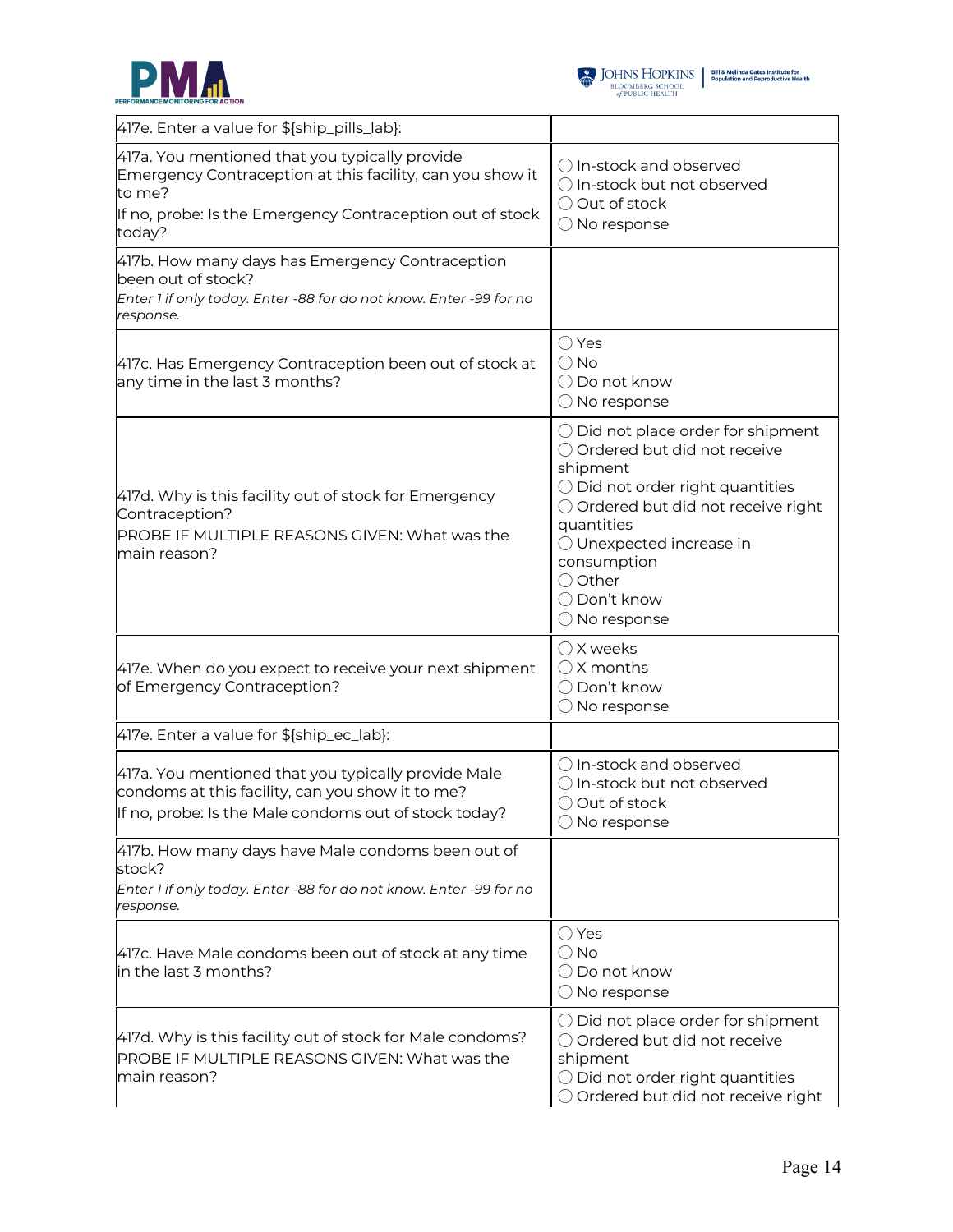



|                                                                                                                                                                      | quantities<br>O Unexpected increase in<br>consumption<br>◯ Other<br>◯ Don't know<br>$\bigcirc$ No response                                                                                                                                                                                          |
|----------------------------------------------------------------------------------------------------------------------------------------------------------------------|-----------------------------------------------------------------------------------------------------------------------------------------------------------------------------------------------------------------------------------------------------------------------------------------------------|
| 417e. When do you expect to receive your next shipment<br>of Male condoms?                                                                                           | $\bigcirc$ X weeks<br>$\bigcirc$ X months<br>◯ Don't know<br>$\bigcirc$ No response                                                                                                                                                                                                                 |
| 417e. Enter a value for \${ship_male_condoms_lab}:                                                                                                                   |                                                                                                                                                                                                                                                                                                     |
| 417a. You mentioned that you typically provide Female<br>condoms at this facility, can you show it to me?<br>If no, probe: Is the Female condoms out of stock today? | O In-stock and observed<br>$\bigcirc$ In-stock but not observed<br>O Out of stock<br>$\bigcirc$ No response                                                                                                                                                                                         |
| 417b. How many days have Female condoms been out of<br>stock?<br>Enter 1 if only today. Enter -88 for do not know. Enter -99 for no<br>response.                     |                                                                                                                                                                                                                                                                                                     |
| 417c. Have Female condoms been out of stock at any<br>time in the last 3 months?                                                                                     | $\bigcirc$ Yes<br>$\bigcirc$ No<br>$\bigcirc$ Do not know<br>$\bigcirc$ No response                                                                                                                                                                                                                 |
| 417d. Why is this facility out of stock for Female<br>condoms?<br>PROBE IF MULTIPLE REASONS GIVEN: What was the<br>main reason?                                      | $\bigcirc$ Did not place order for shipment<br>○ Ordered but did not receive<br>shipment<br>$\bigcirc$ Did not order right quantities<br>O Ordered but did not receive right<br>quantities<br>O Unexpected increase in<br>consumption<br>○ Other<br>$\bigcirc$ Don't know<br>$\bigcirc$ No response |
| 417e. When do you expect to receive your next shipment<br>of Female condoms?                                                                                         | $\bigcirc$ X weeks<br>$\bigcirc$ X months<br>◯ Don't know<br>$\bigcirc$ No response                                                                                                                                                                                                                 |
| 417e. Enter a value for \${ship_female_condoms_lab}:                                                                                                                 |                                                                                                                                                                                                                                                                                                     |
| 417a. You mentioned that you typically provide<br>Diaphragms at this facility, can you show it to me?<br>If no, probe: Is the Diaphragms out of stock today?         | O In-stock and observed<br>$\bigcirc$ In-stock but not observed<br>◯ Out of stock<br>$\bigcirc$ No response                                                                                                                                                                                         |
| 417b. How many days have Diaphragms been out of<br>stock?<br>Enter 1 if only today. Enter -88 for do not know. Enter -99 for no<br>response.                         |                                                                                                                                                                                                                                                                                                     |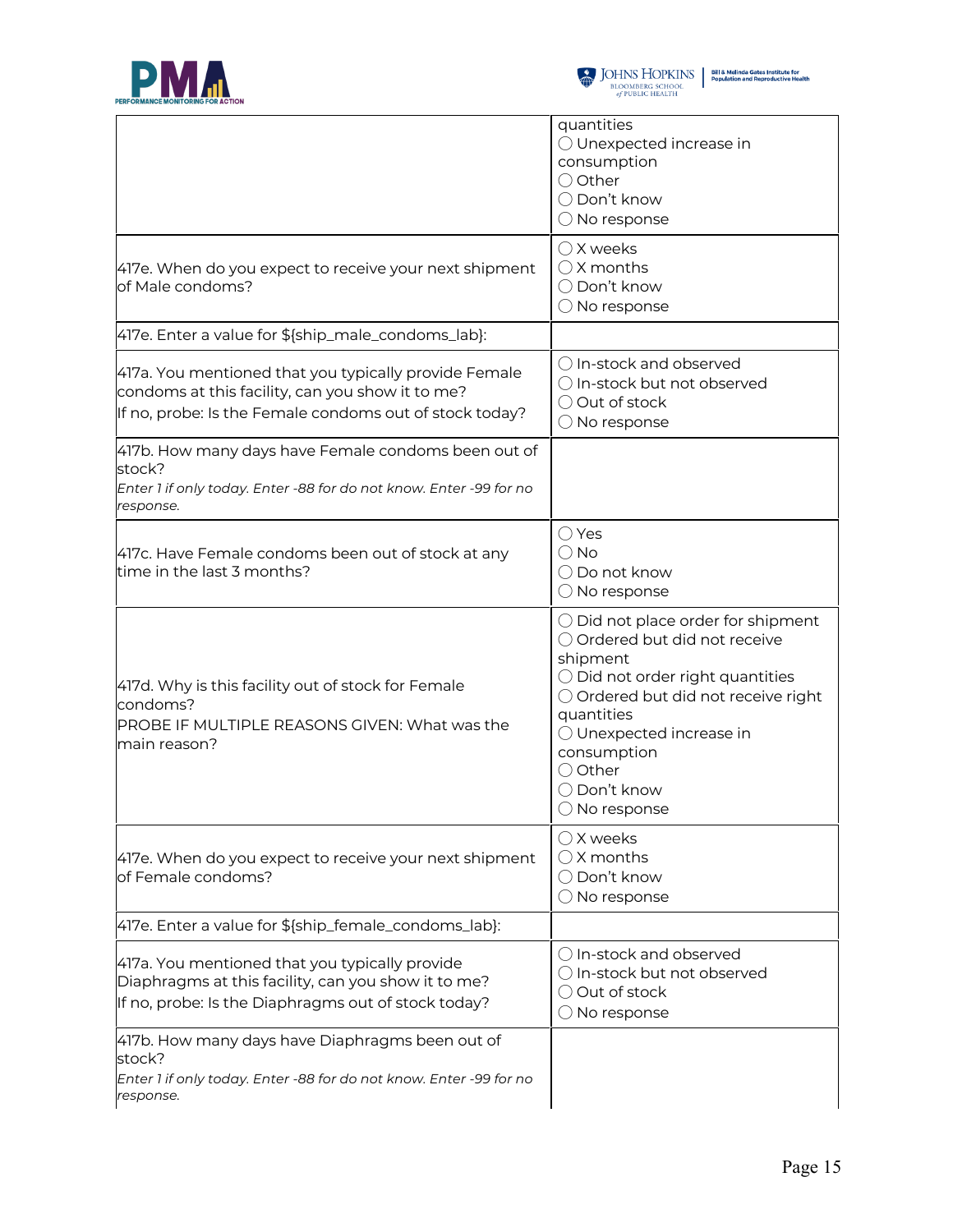



| 417c. Have Diaphragms been out of stock at any time in<br>the last 3 months?                                                                                 | $\bigcirc$ Yes<br>$\bigcirc$ No<br>$\bigcirc$ Do not know<br>$\bigcirc$ No response                                                                                                                                                                                                        |
|--------------------------------------------------------------------------------------------------------------------------------------------------------------|--------------------------------------------------------------------------------------------------------------------------------------------------------------------------------------------------------------------------------------------------------------------------------------------|
| 417d. Why is this facility out of stock for Diaphragms?<br><b>PROBE IF MULTIPLE REASONS GIVEN: What was the</b><br>main reason?                              | $\bigcirc$ Did not place order for shipment<br>○ Ordered but did not receive<br>shipment<br>O Did not order right quantities<br>○ Ordered but did not receive right<br>quantities<br>○ Unexpected increase in<br>consumption<br>○ Other<br>◯ Don't know<br>$\bigcirc$ No response          |
| 417e. When do you expect to receive your next shipment<br>of Diaphragms?                                                                                     | $\bigcirc$ X weeks<br>$\bigcirc$ X months<br>◯ Don't know<br>$\bigcirc$ No response                                                                                                                                                                                                        |
| 417e. Enter a value for \${ship_diaphragm_lab}:                                                                                                              |                                                                                                                                                                                                                                                                                            |
| 417a. You mentioned that you typically provide<br>Foam/Jelly at this facility, can you show it to me?<br>If no, probe: Is the Foam/Jelly out of stock today? | ○ In-stock and observed<br>○ In-stock but not observed<br>○ Out of stock<br>$\bigcirc$ No response                                                                                                                                                                                         |
| 417b. How many days has Foam/Jelly been out of stock?<br>Enter 1 if only today. Enter -88 for do not know. Enter -99 for no<br>response.                     |                                                                                                                                                                                                                                                                                            |
| 417c. Has Foam/Jelly been out of stock at any time in the<br>last 3 months?                                                                                  | $\bigcirc$ Yes<br>$\bigcirc$ No<br>$\bigcirc$ Do not know<br>$\bigcirc$ No response                                                                                                                                                                                                        |
| 417d. Why is this facility out of stock for Foam/Jelly?<br>PROBE IF MULTIPLE REASONS GIVEN: What was the<br>main reason?                                     | $\bigcirc$ Did not place order for shipment<br>○ Ordered but did not receive<br>shipment<br>$\bigcirc$ Did not order right quantities<br>○ Ordered but did not receive right<br>quantities<br>○ Unexpected increase in<br>consumption<br>◯ Other<br>◯ Don't know<br>$\bigcirc$ No response |
| 417e. When do you expect to receive your next shipment<br>of Foam/Jelly?                                                                                     | $\bigcirc$ X weeks<br>$\bigcirc$ X months<br>◯ Don't know<br>$\bigcirc$ No response                                                                                                                                                                                                        |
| 417e. Enter a value for \${ship_foam_lab}:                                                                                                                   |                                                                                                                                                                                                                                                                                            |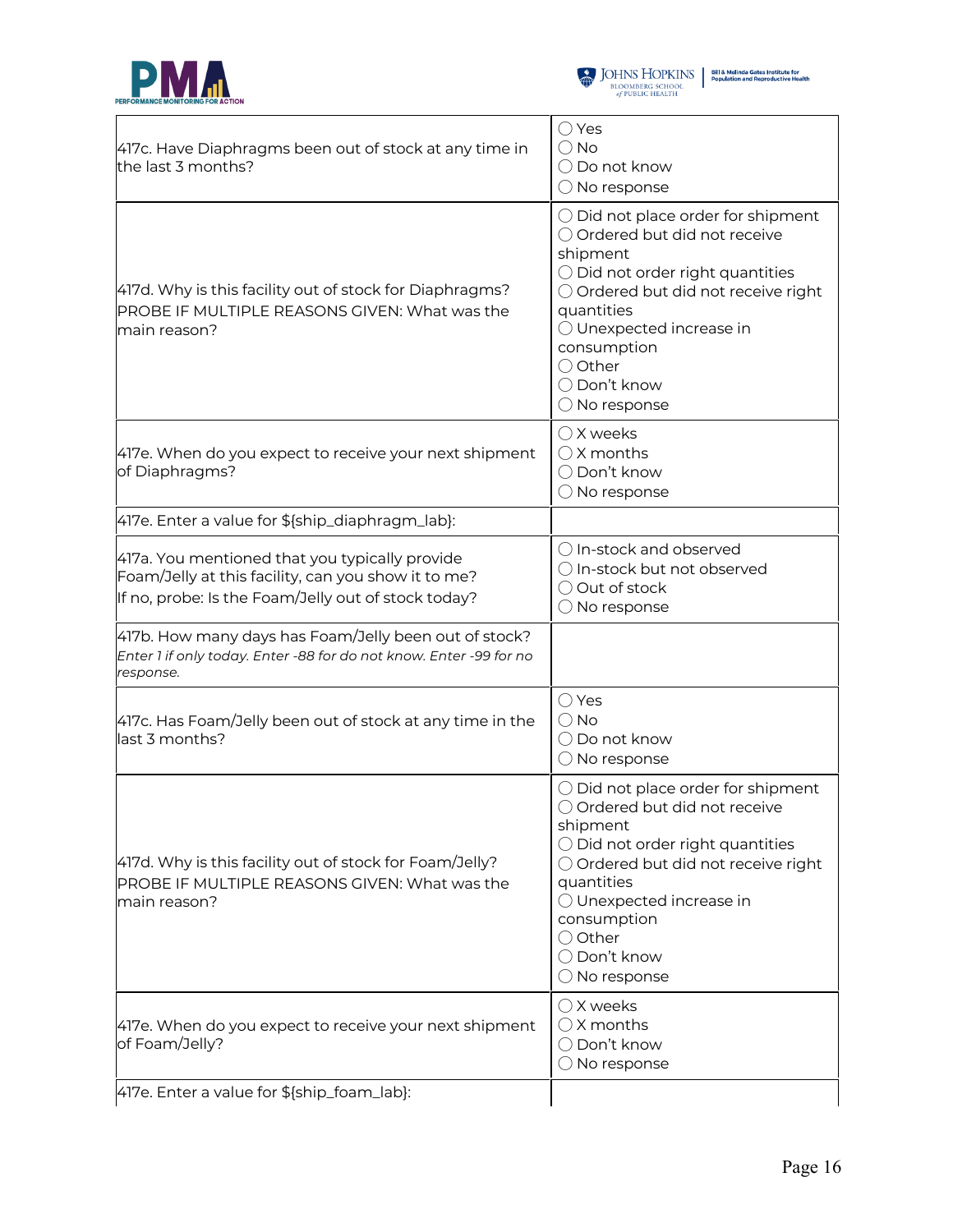



| 417a. You mentioned that you typically provide Standard<br>Days/Cycle Beads at this facility, can you show them to<br>me?<br>If no, probe: Is the Standard Days/Cycle Beads out of<br>stock today? | $\bigcirc$ In-stock and observed<br>○ In-stock but not observed<br>O Out of stock<br>$\bigcirc$ No response                                                                                                                                                                                |
|----------------------------------------------------------------------------------------------------------------------------------------------------------------------------------------------------|--------------------------------------------------------------------------------------------------------------------------------------------------------------------------------------------------------------------------------------------------------------------------------------------|
| 417b. How many days have Standard Days/Cycle Beads<br>been out of stock?<br>Enter 1 if only today. Enter -88 for do not know. Enter -99 for no<br>response.                                        |                                                                                                                                                                                                                                                                                            |
| 417c. Have Standard Days/Cycle Beads been out of stock<br>at any time in the last 3 months?                                                                                                        | $\bigcirc$ Yes<br>$\bigcirc$ No<br>◯ Do not know<br>$\bigcirc$ No response                                                                                                                                                                                                                 |
| 417d. Why is this facility out of stock for Standard<br>Days/Cycle Beads?<br>PROBE IF MULTIPLE REASONS GIVEN: What was the<br>main reason?                                                         | $\bigcirc$ Did not place order for shipment<br>○ Ordered but did not receive<br>shipment<br>$\bigcirc$ Did not order right quantities<br>○ Ordered but did not receive right<br>quantities<br>◯ Unexpected increase in<br>consumption<br>○ Other<br>◯ Don't know<br>$\bigcirc$ No response |
| 417e. When do you expect to receive your next shipment<br>of Standard Days/Cycle Beads?                                                                                                            | $\bigcirc$ X weeks<br>$\bigcirc$ X months<br>◯ Don't know<br>$\bigcirc$ No response                                                                                                                                                                                                        |
| 417e. Enter a value for \${ship_beads_lab}:                                                                                                                                                        |                                                                                                                                                                                                                                                                                            |
| 418. Is Miso-Kare (misoprostol, not in combination with<br>other methods) available in the facility for management<br>of postpartum hemorrhage or other gynecologic issues?                        | $\bigcirc$ Yes<br>$\bigcirc$ No<br>◯ Do not know<br>$\bigcirc$ No response                                                                                                                                                                                                                 |
| 419. Can you show it to me?<br>If no, probe: Is it out of stock today?                                                                                                                             | O In-stock and observed<br>$\bigcirc$ In-stock but not observed<br>○ Out of stock<br>$\bigcirc$ No response                                                                                                                                                                                |
| 420. Is Ma-Kare (misoprostol & mifepristone, not in<br>combination with other methods) available in the facility<br>for management of postpartum hemorrhage or other<br>gynecologic issues?        | $\bigcirc$ Yes<br>$\bigcirc$ No<br>◯ Do not know<br>$\bigcirc$ No response                                                                                                                                                                                                                 |
| 421. Can you show it to me?<br>If no, probe: Is it out of stock today?                                                                                                                             | $\bigcirc$ In-stock and observed<br>O In-stock but not observed<br>○ Out of stock<br>$\bigcirc$ No response                                                                                                                                                                                |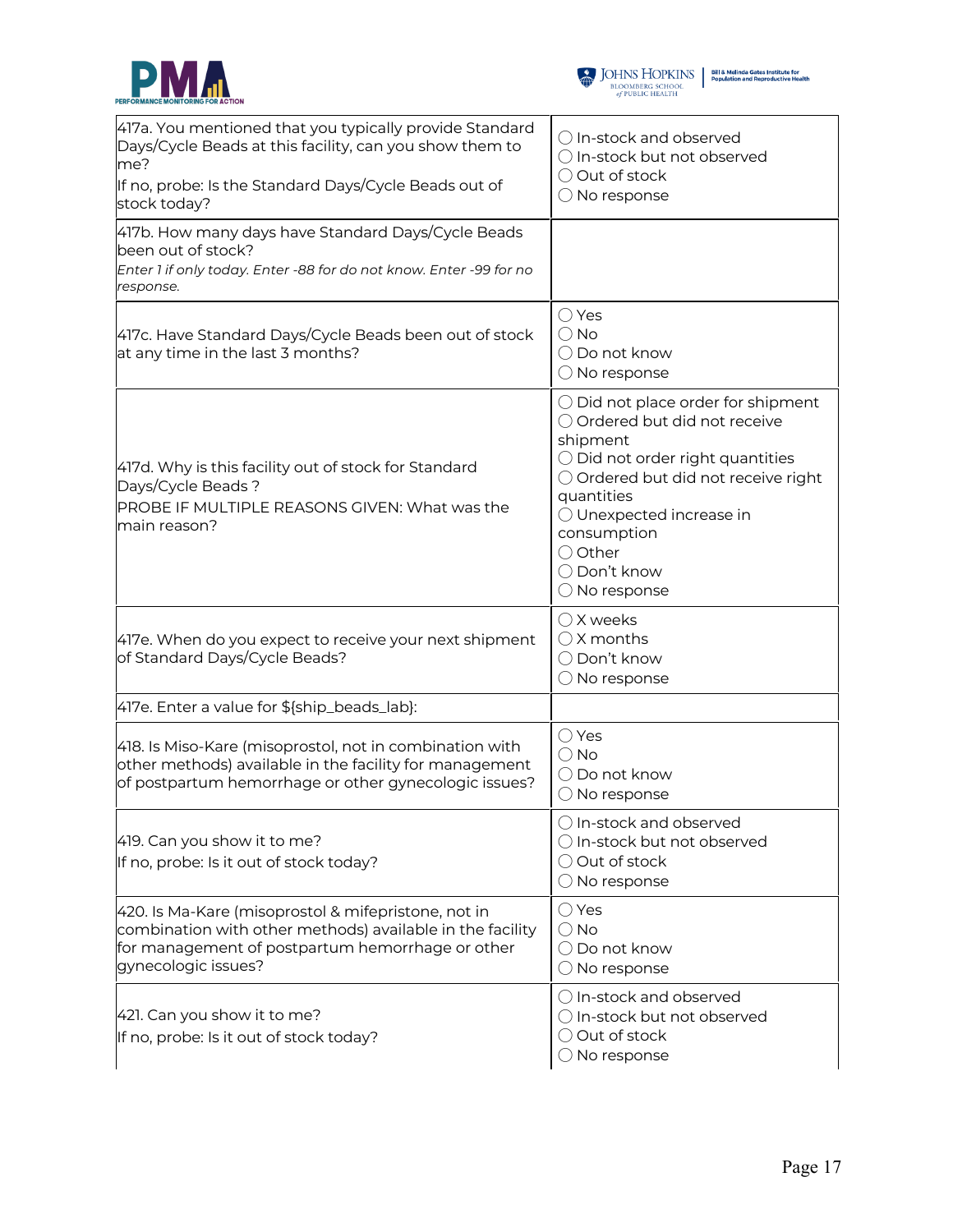

Г



┑

| <b>Section 4: Family Planning Service Integration</b>                                                                                                                                                                                                                                                                       |                                                                                                                                                                                                                                                                                                                                                                             |
|-----------------------------------------------------------------------------------------------------------------------------------------------------------------------------------------------------------------------------------------------------------------------------------------------------------------------------|-----------------------------------------------------------------------------------------------------------------------------------------------------------------------------------------------------------------------------------------------------------------------------------------------------------------------------------------------------------------------------|
| 501. Which of the following services are provided at this<br>facility?<br>Read all options and select all that apply.                                                                                                                                                                                                       | $\Box$ Antenatal<br>$\Box$ Delivery<br>□ Postnatal<br>$\Box$ Post-abortion<br>$\Box$ None of the above<br>$\Box$ No response                                                                                                                                                                                                                                                |
| 502. Which of the following is discussed with the mother<br>during an antenatal care visit?<br>Read all options and select all that apply. If your respondent is<br>not involved in antenatal care, ask if they can refer you to<br>someone at the facility who provides these services.                                    | $\Box$ Return to fertility<br>$\Box$ Healthy timing and spacing of<br>pregnancies<br>$\Box$ Immediate and exclusive<br>breastfeeding<br>$\Box$ Family planning methods<br>available to use while breastfeeding<br>□ Lactational Amenorrhea Method<br>and transition to other methods<br>$\Box$ Long-acting method options<br>$\Box$ None of the above<br>$\Box$ No response |
| 503. Which of the following is discussed with the mother<br>after delivery and before discharge from the facility?<br>Read all options and select all that apply. If your respondent is<br>not involved in delivery or postnatal care, ask if they can refer<br>you to someone at the facility who provides these services. | $\Box$ Return to fertility<br>$\Box$ Healthy timing and spacing of<br>pregnancies<br>$\Box$ Immediate and exclusive<br>breastfeeding<br>$\Box$ Family planning methods<br>available to use while breastfeeding<br>□ Lactational Amenorrhea Method<br>and transition to other methods<br>$\Box$ Long-acting method options<br>$\Box$ None of the above<br>$\Box$ No response |
| 504. Is the woman offered a method of family planning<br>after delivery and before discharge from the facility?                                                                                                                                                                                                             | $\bigcirc$ Yes<br>$\bigcirc$ No<br>$\bigcirc$ No response                                                                                                                                                                                                                                                                                                                   |
| 505. Which of the following is discussed with the mother<br>during a postnatal care visit?<br>Read all options and select all that apply. If your respondent is<br>not involved in delivery or postnatal care, ask if they can refer<br>you to someone at the facility who provides these services.                         | $\Box$ Return to fertility<br>$\Box$ Healthy timing and spacing of<br>pregnancies<br>$\Box$ Immediate and exclusive<br>breastfeeding<br>$\Box$ Family planning methods<br>available to use while breastfeeding<br>□ Lactational Amenorrhea Method<br>and transition to other methods<br>$\Box$ Long-acting method options<br>$\Box$ None of the above<br>$\Box$ No response |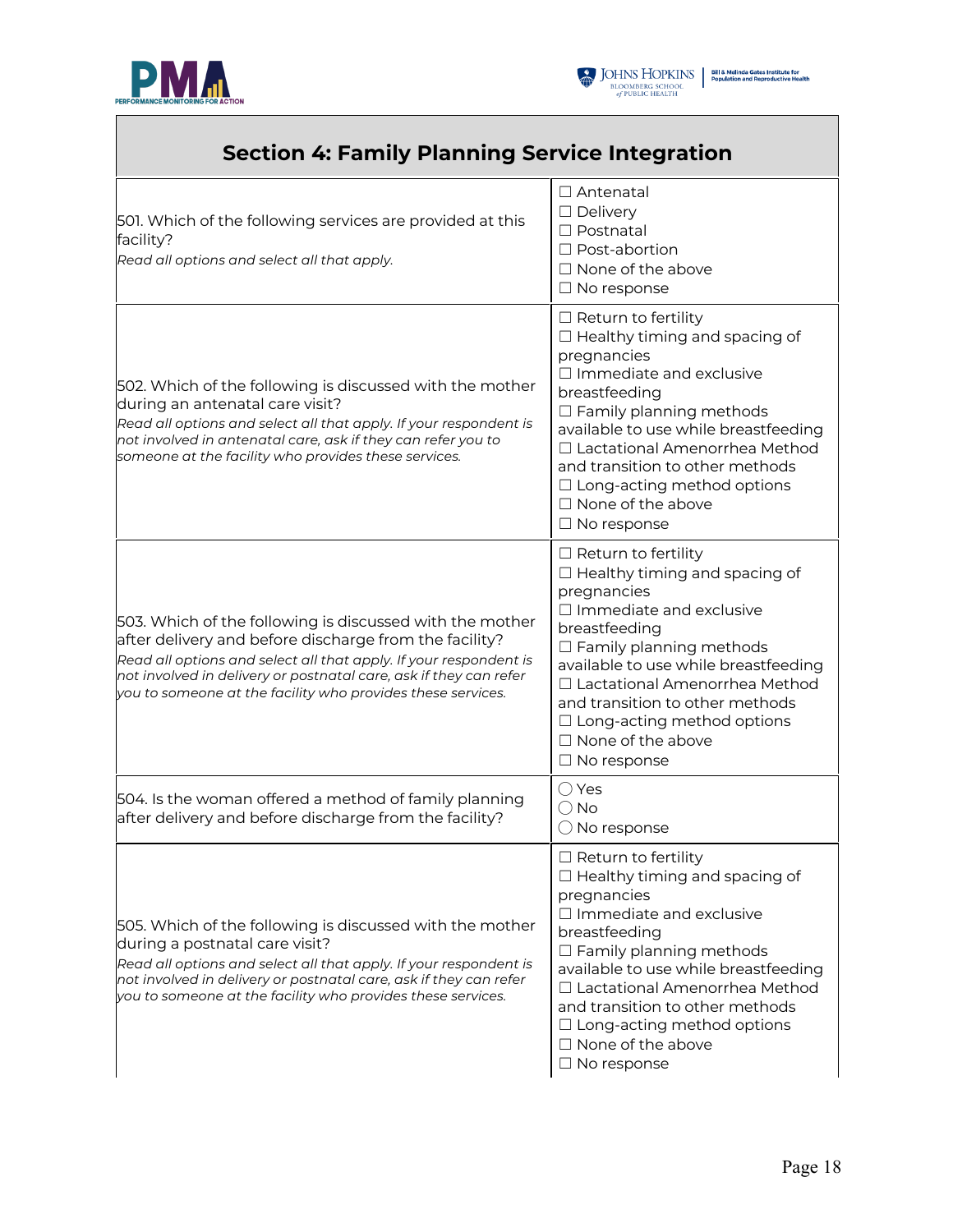



| 506. Is the woman offered a method of family planning<br>during a postnatal care visit?                                                                                                                                                                                                   | $\bigcirc$ Yes<br>$\bigcirc$ No<br>$\bigcirc$ No response                                                                                                                                                                                   |
|-------------------------------------------------------------------------------------------------------------------------------------------------------------------------------------------------------------------------------------------------------------------------------------------|---------------------------------------------------------------------------------------------------------------------------------------------------------------------------------------------------------------------------------------------|
| 507. Which of the following is discussed with the woman<br>during a post-abortion visit?<br>Read all options and select all that apply. If your respondent is<br>not involved in post-abortion care, ask if they can refer you to<br>someone at the facility who provides these services. | $\Box$ Post-abortion mental health<br>$\Box$ Return to fertility<br>$\Box$ Healthy timing and spacing of<br>pregnancies<br>□ Long-acting method options<br>$\Box$ Family planning methods<br>$\Box$ None of the above<br>$\Box$ No response |
| 508. Is the woman offered a method of family planning<br>during a post-abortion visit?                                                                                                                                                                                                    | $\bigcirc$ Yes<br>$\bigcirc$ No<br>$\bigcirc$ No response                                                                                                                                                                                   |
| 509. Does this facility offer any service related to<br>diagnosis, treatment, or supportive services for HIV?                                                                                                                                                                             | $\bigcirc$ Yes<br>$\bigcirc$ No<br>O No response                                                                                                                                                                                            |
| 510. When a client comes in for HIV services, are they<br>offered condoms by the HIV service provider?<br>If your respondent is not involved in HIV service provision, ask if<br>they can refer you to someone at the facility who provides<br>these services.                            | $\bigcirc$ Yes<br>$\bigcirc$ No<br>◯ Do not know<br>$\bigcirc$ No response                                                                                                                                                                  |
| 511. Does the HIV service provider offer them any other<br>method of contraception besides condoms?                                                                                                                                                                                       | $\bigcirc$ Yes<br>$\bigcirc$ No<br>$\bigcirc$ Do not know<br>$\bigcirc$ No response                                                                                                                                                         |
| COV_1. Did this facility completely close when it<br>otherwise would have been open at any time during the<br>Coronavirus (COVID-19) restrictions?                                                                                                                                        | $\bigcirc$ Yes<br>$\bigcirc$ No<br>$\bigcirc$ No response                                                                                                                                                                                   |
| COV_2. For how long was the facility closed?                                                                                                                                                                                                                                              | $\bigcirc$ Less than one week<br>$\bigcirc$ 1-2 weeks<br>$\bigcirc$ 3-4 weeks<br>○ One month or longer<br>$\bigcirc$ No response                                                                                                            |
| COV_3. During the time of Coronavirus (COVID-19)<br>restrictions, did this facility reduce hours or days of<br>operation?                                                                                                                                                                 | ◯ Yes<br>$\bigcirc$ No<br>$\bigcirc$ No response                                                                                                                                                                                            |
| COV_4. During the time of Coronavirus (COVID-19)<br>restrictions, were personnel reassigned from family<br>planning services to COVID-19 related duties?                                                                                                                                  | $\bigcirc$ Yes<br>$\bigcirc$ No<br>$\bigcirc$ No response                                                                                                                                                                                   |
| COV_5. During the time of the Coronavirus (COVID-19)<br>restrictions, were family planning services suspended?                                                                                                                                                                            | $\bigcirc$ Yes<br>$\bigcirc$ No<br>$\bigcirc$ No response                                                                                                                                                                                   |
| COV_6. For how long were family planning services<br>suspended?                                                                                                                                                                                                                           | $\bigcirc$ Less than one week<br>$\bigcirc$ 1-2 weeks<br>$\bigcirc$ 3-4 weeks                                                                                                                                                               |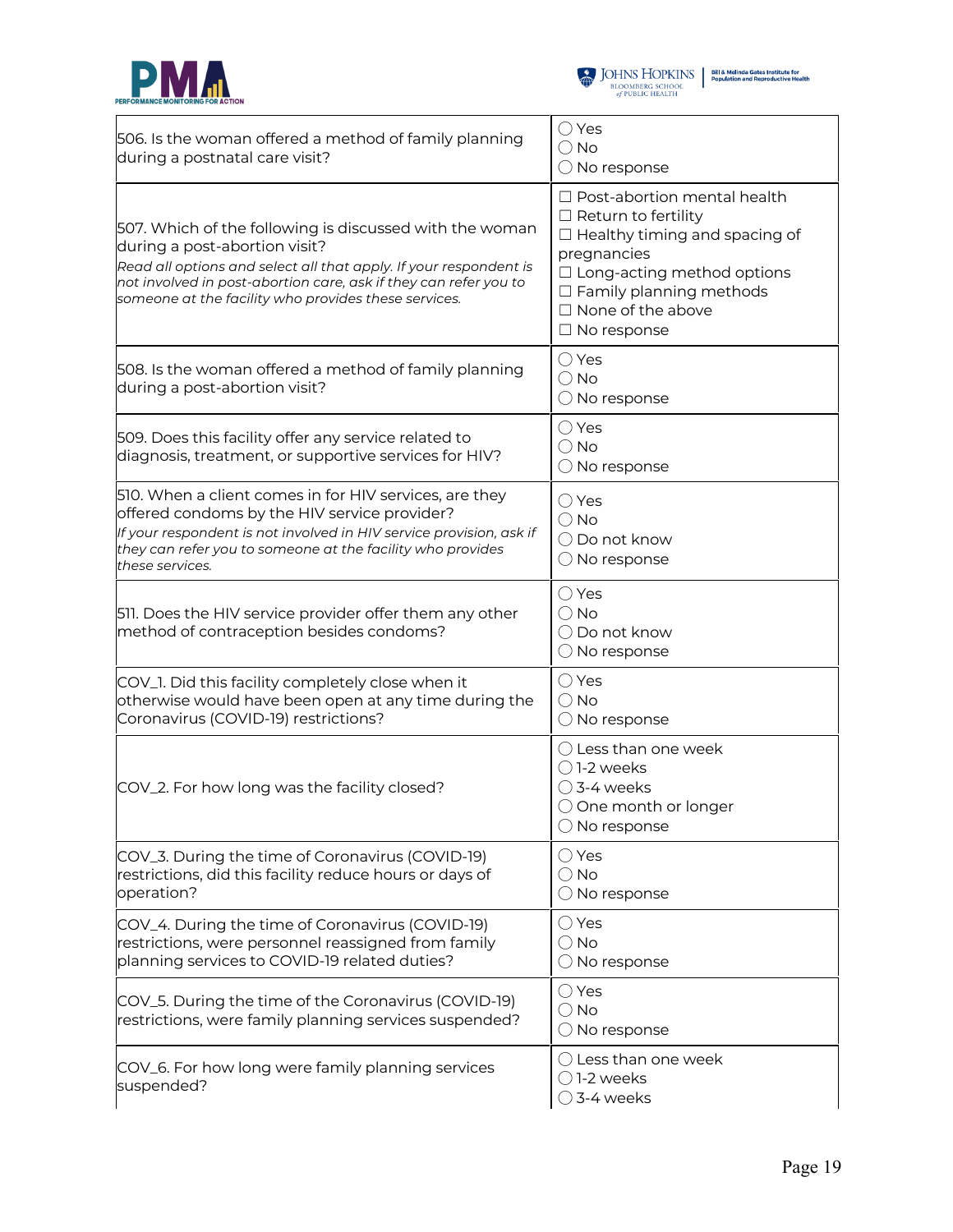



|                                                                                                                                                                                                                                                                                   | $\bigcirc$ One month or longer<br>$\bigcirc$ No response                                                                              |
|-----------------------------------------------------------------------------------------------------------------------------------------------------------------------------------------------------------------------------------------------------------------------------------|---------------------------------------------------------------------------------------------------------------------------------------|
| COV_7. During the time of Coronavirus (COVID-19)<br>restrictions, did this facility experience increased<br>absenteeism of personnel?                                                                                                                                             | $\bigcirc$ Yes<br>$\bigcirc$ No<br>O No response                                                                                      |
| COV_8. During the time of Coronavirus (COVID-19)<br>restrictions, was support to the CHW services disrupted?                                                                                                                                                                      | $\bigcirc$ Yes<br>$\bigcirc$ No<br>$\bigcirc$ No response                                                                             |
| COV_9. For how long were CHW support services<br>disrupted?                                                                                                                                                                                                                       | $\bigcirc$ Less than one week<br>◯ 1-2 weeks<br>$\bigcirc$ 3-4 weeks<br>○ One month or longer<br>$\bigcirc$ No response               |
| COV_10. During the time of Coronavirus (COVID-19)<br>restrictions, were you able to keep the records of family<br>planning clients up to date?                                                                                                                                    | $\bigcirc$ Yes<br>$\bigcirc$ No<br>$\bigcirc$ No response                                                                             |
| COV_11. During the time of Coronavirus (COVID-19)<br>restrictions, was there a period of time when provider<br>administered methods were not offered due to the<br>restrictions?<br>PROBE: Provider administered methods include sterilization,<br>IUD, implant, and injectables. | $\bigcirc$ Yes<br>$\bigcirc$ No<br>$\bigcirc$ No response                                                                             |
| COV_12. For how long were provider administered<br>methods not offered?                                                                                                                                                                                                           | $\bigcirc$ Less than one week<br>◯ 1-2 weeks<br>$\bigcirc$ 3-4 weeks<br>○ One month or longer<br>$\bigcirc$ No response               |
| COV_13. How regular was the supply of family planning<br>methods to this facility during the time of Coronavirus<br>(COVID-19) restrictions?                                                                                                                                      | $\bigcirc$ No change/regular<br>○ More irregular<br>◯ Stopped completely<br>◯ Do not know<br>$\bigcirc$ No response                   |
| COV_14. During the time of Coronavirus (COVID-19)<br>restrictions, did your facility experience any reduction in<br>the number of family planning clients (or purchase of<br>contraceptive products) compared to your usual client<br>numbers?                                    | $\bigcirc$ No reduction<br>$\bigcirc$ Small reduction<br>◯ Moderate reduction<br>$\bigcirc$ Large reduction<br>$\bigcirc$ No response |
| 094. Ask permission to take a photo of the entrance of<br>the facility. Did you get consent to take the photo?                                                                                                                                                                    | $\bigcirc$ Yes<br>$\bigcirc$ No                                                                                                       |
| Thank the respondent for his / her time.<br>The respondent is finished, but there are still more questions for<br>you to complete outside the facility.                                                                                                                           |                                                                                                                                       |